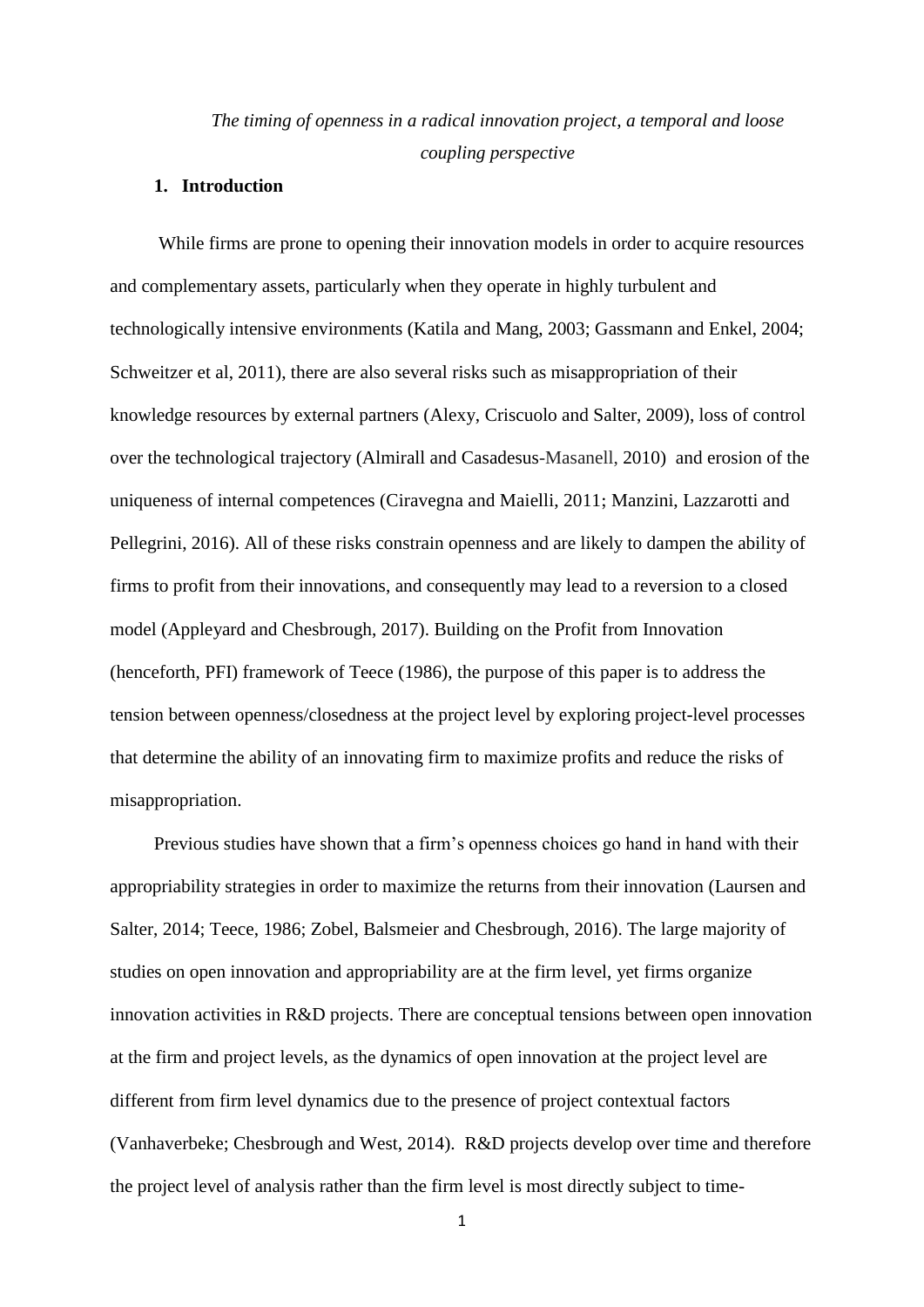dependent variables, such as innovation speed (Kessler and Chakrabarti, 1996), speed of reaching the market, or the timing of partnerships in R&D projects (Milison and Wilemon, 1992; Handfield, Ragatz, Petersen, and Monczka, 1999; Swink, Talluri and Pandejpong, 2006). There are many alternative models of openness and closedness, and a company can rely on innovation partners during one or more stages but not necessarily from the start to the end. There may be very good reasons for keeping an NPD project closed during specific stages of the project, and the timing of the shift between closed and open innovation during the project may be crucial to its success. The timing of openness to external partners is a central characteristic of NPD projects, but when, and how a project team manages the shift from a low degree of openness to a higher degree of openness are under-researched questions in the innovation management literature.

Given the limited theory and empirical evidence on how the timing of openness is managed at the project level, we have conducted an in-depth case study at Jaguar Land Rover (UK) which captures the full lifecycle of a radical NPD project. By incorporating the element of time in the theory-building process, we contribute to a process and temporal perspective of open innovation by identifying two core project processes which influenced the ability of Jaguar to maximize profits from the innovation: a) the timing of openness to external partners, and b) an external loose coupling project strategy. On the one hand, the timing of shifting from a closed to an open model of innovation was enabled by a pro-active change in the formal defense strategy (i.e. submission of a patent), and an internal loose coupling project strategy that involved autonomy of the project champion and internal engineers' weak membership of internal engineers in the project (Weick, 1976). On the other, an external loose coupling project strategy was enabled by the deployment of two informal appropriation mechanisms namely, the reduction of project scope to external partners and the development of guarded relationships with them.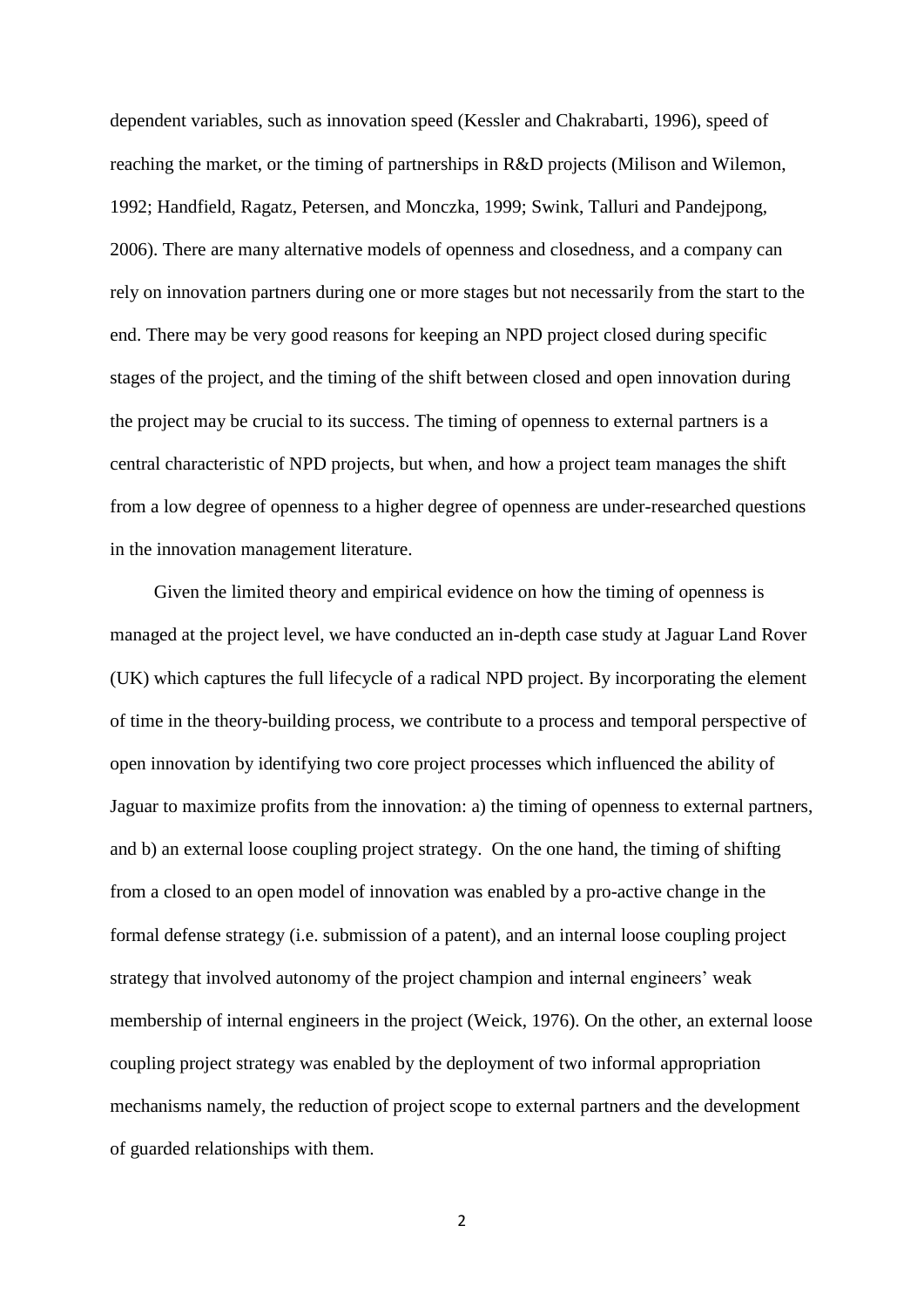The paper proceeds as follows. In Section Two, we review the open innovation and appropriability literature at both the firm and project levels, and we introduce our main research question. Next, in Section Three, we present the setting of the case study and the method, including data collection and analysis. In Section Four, we provide the results of the case study. Finally, in Section Five, we discuss the results and outline the limitations of the study, and also provide several directions for future research.

#### **2. Theoretical approach to open innovation and appropriability**

#### *2.1 Open innovation, and appropriability at the firm level*

Open innovation entails challenges in relation to the appropriation of the outcomes derived from inter-firm collaborative efforts (Belderbos et al., 2014; Di Minin and Faems, 2013). At the firm level, the drivers to open to external partners in the innovation process are related to managerial attitudes towards its appropriability strategy (Laursen and Salter, 2014). The deployment of formal (i.e. patents, registration of design patterns and copyrights) and informal defense mechanisms (i.e. secrecy, lead time, sales and service effort) can partly mitigate the risks of misappropriation by external partners, thus enabling the innovating firm to open to external partners while profiting from its innovation (Amara, Landry and Traor, 2008; Das, 2005; Katila and Mang, 2008; Hurmelinna-Laukkane, 2009; Levin et al., 1987; Teece, 1986). There is an ambiguous relationship between appropriation mechanisms and open innovation; some studies suggest that IP enables open innovation as it is a safeguard for knowledge protection and a signaling mechanism for displaying innovative capabilities to attract new collaborators (Hsu and Ziedonis, 2013; Laursen and Salter, 2014; Teece, 1988; Reitzig, 2004; Rivette and Kline, 1999, 2000; Zobel et al., 2016); others claim that formal mechanisms, specifically patents, may hinder open innovation relationships at the firm level (Katila and Mang, 2003; Katila, Rosenberger and Eisenhardt, 2008; West and Gallagher,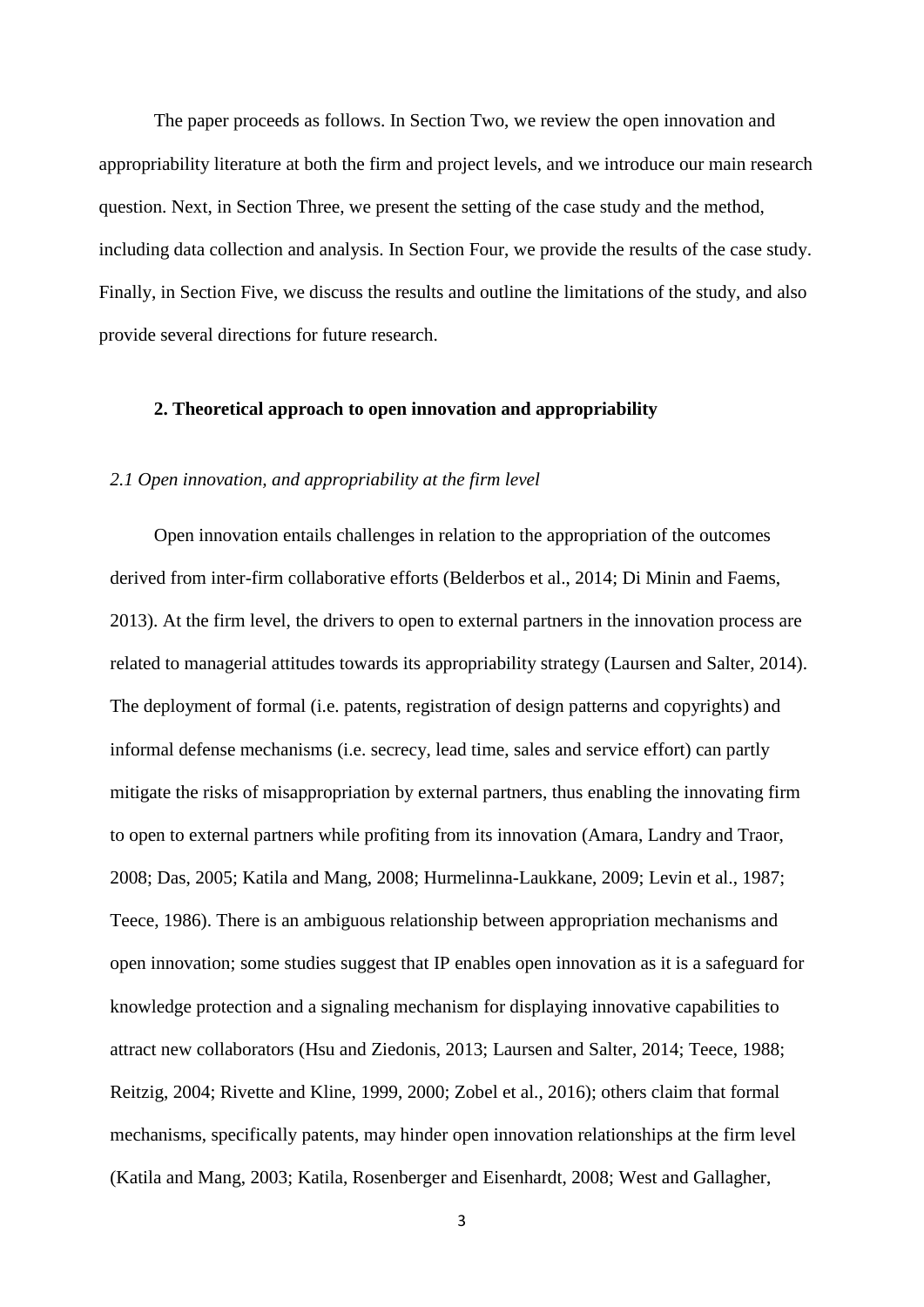2006). In addition, informal appropriation mechanisms such as complexity, secrecy and lead time have a stronger link with search openness than formal appropriation mechanisms such as patents, trademarks, copyrights and design rights (Zobel, Loshina and Hagerdoon, 2017). Prior studies examining the role of appropriation mechanisms have mainly been conducted at the firm level and there is limited understanding when and how managers deploy different types of defense mechanisms, both formal and informal ones, at different stages of NPD projects to reduce the risks of misappropriation.

### *2.2 Open innovation, appropriability, and project strategies at the NPD project level*

The aforementioned studies that have explored the drivers for open innovation have largely focused on the firm level rather than the individual NPD project level, despite the fact that NPD projects are likely to vary in their payoff from open innovation within the same firm (Salge et al., 2013; Vanhaverbeke, Du, Leten and Aalders, 2014). Recently, scholars have started to address the lack of understanding of open innovation at the project level (Bahemia and Squire, 2010; Bahemia, Squire and Cousins, 2017; Du et al., 2014; Salge et al., 2013). By moving the angle of analysis from the firm to the project level, these studies have found that the contingencies influencing the financial performance of open innovation at the project level are related to the type of innovation (incremental versus radical), the strength of formal appropriation mechanism (Bahemia and Squire, 2010; Bahemia, Squire and Cousins, 2017), the degree and nature of the formalization of the collaboration, the type of external partner (science-based versus market-based partners), and the type of governance mechanism (rigid versus flexible contract application) (Hoang and Rothaermel, 2010; Du et al., 2014; Salge et al., 2013). Although these studies have contributed to a better theoretical and empirical understanding of specific project factors and strategies that influence the financial returns from the innovation when firms adopt an open innovation strategy at the project level, there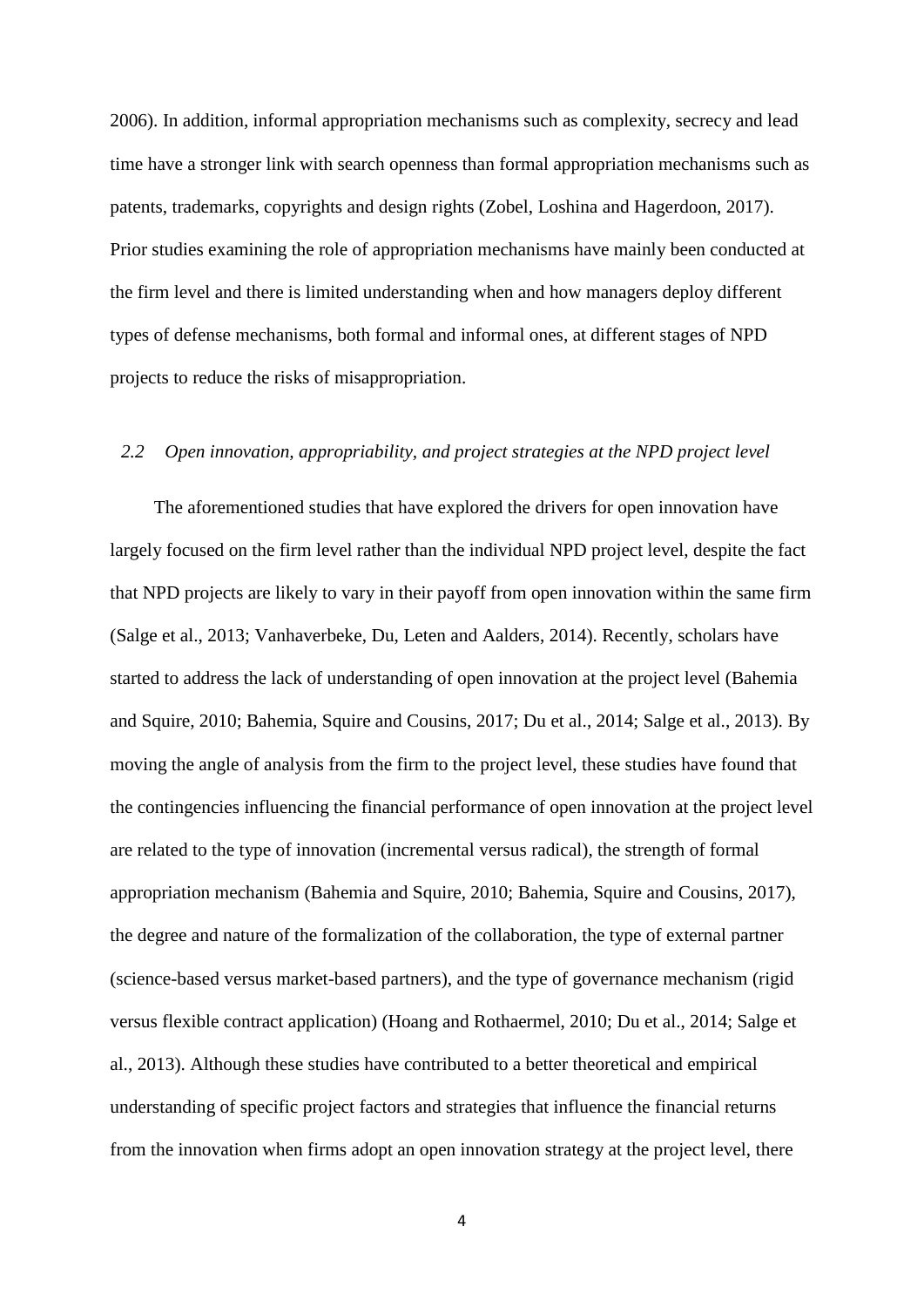remains a lack of understanding about the relationship between the timing of open innovation in R&D projects, as for example, the timing of when innovating firms choose to rely on open or closed innovation during different stages of NPD projects, and the link between this timing decision and their ability to appropriate profits. The question related to the factors that determine the ability of firms to profit from their innovation is central to the seminal PFI model (Teece, 1986).

#### *2.3 Extending the Profiting from Innovation (PFI) model in the context of open innovation*

The PFI model predicts that the strength of appropriability regime, ownership of complementary assets, and emergence of dominant design determine whether the innovator or imitator will get the lion's share of the rents of the innovation (Teece, 1986). In the original PFI framework, appropriability regimes are taken as a given, implying implicitly a fixed conceptualization of time. However, appropriability regimes are endogenously shaped by the behaviors and strategies of firms (Pisano, 2006). Typically, within a NPD project, technology protection will evolve from weak to strong as IP will be written, submitted, filed and granted as the project proceeds. Looking at the creation of IP as a process that develops over time helps us understand when an innovating company can decide to open up to partners. Another factor is the distribution of the complementary assets (Teece, 1986, 2006) between the innovating company and the potential innovation partners; the need for different complementary assets evolves as an NPD project progresses. Due to the inherent uncertainty of the NPD process, the demand for resources becomes more specific only as the project evolves through the different stages, and an innovating company may have to shift from closed to open innovation if the required capabilities are absent in the company.

Extending the PFI model, we focus on the project level and relax the assumption that the appropriability regime is fixed over time for the reasons mentioned above. In the case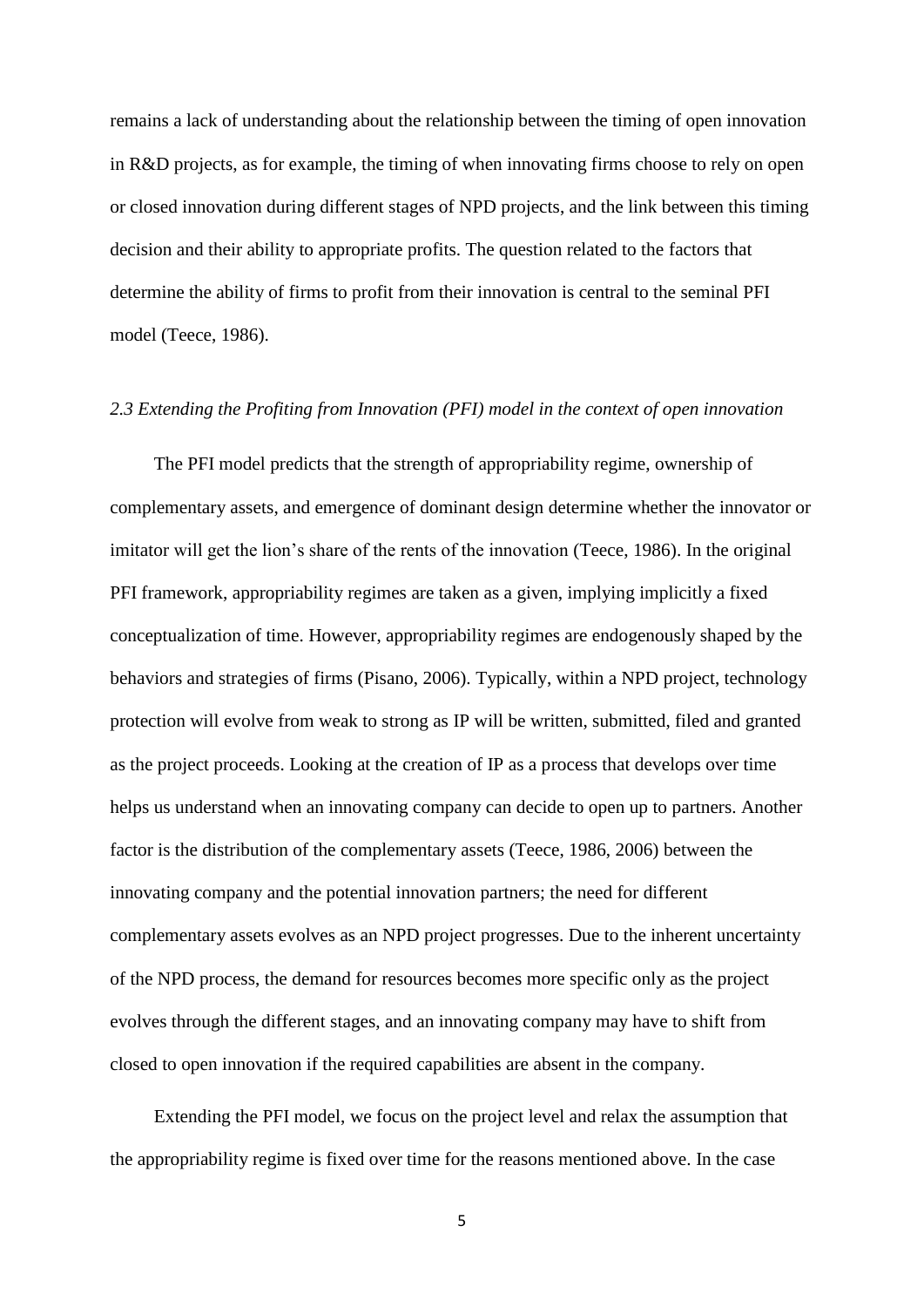study, we combine process theory (Langley et al., 2013; Pentland, 1999) with a temporal lens (Ancona and Caldwell, 2001; Langley, 1999) to explore how events and appropriation mechanism (formal and informal) evolve during the project as processes, and hence consider how managers adjust their innovation (closed and open innovation model), appropriability, and project strategies to profit from the innovation and to minimize the risks of misappropriation. Process research is concerned with how and why things evolve over time (Van de Ven and Huber, 1990; Ancona et al. 2001), while process time is conceptualized as being dependent on events (Morgeson, Mitchell and Liu, 2015). Using this line of approach, we address the following research question: *when* and *how* do managers make a transition between closed and open innovation<sup>1</sup>, and adjust appropriability and project strategies during the lifecycle of a New Product Development project to maximize profits from the innovation?

#### **Setting of the Case Study and Method**

#### *3.1 The context*

 $\overline{a}$ 

Jaguar is a luxury car manufacturer forming part of the Jaguar Land Rover (JLR) group, whose main operations are based in the UK. The project for the Jaguar XF started in 2001 and launched onto the market in 2006. The unit of analysis of the case study is at the project level. Our case study focused on the development of the main radical technological innovation of the Jaguar XF: the electronic rotary gear selector actuated by a multi-stable shift-by-wire system that replaces the traditional gear stick. Instead of a traditional gear stick, there is only a circular knob that the driver has to turn to select the driving mode, which is enabled by an

<sup>&</sup>lt;sup>1</sup> By a closed model of innovation, we imply that there is reliance on internal R&D rather than on collaboration with external partners during the NPD project. As for the open model of innovation, we capture the degree of openness, in terms of collaboration with different types of external partner, such as suppliers, customers, universities, consultants, and open innovation intermediaries, during the project (Bahemia et al., 2017; Leiponen, 2012).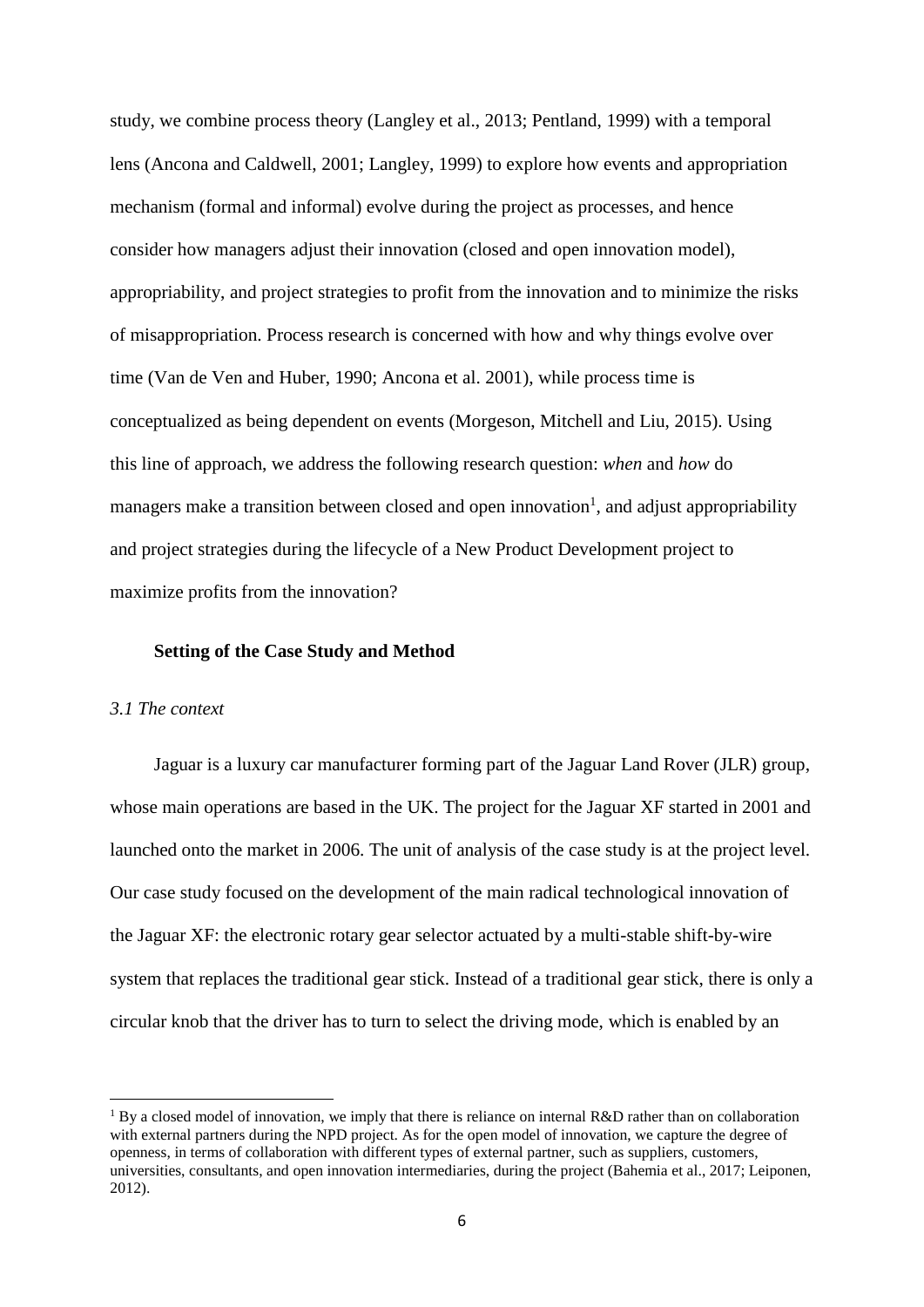electronic multi-stable 'shift-by-wire' system. When the start button is pressed, the gear selector rises and comes into the palm of the driver's hand; this motion is described by the design manager as:

"*The Jaguar handshake, this human machine interface technology creates genuine package benefits, it was seen by the public as being first to market … it was something that no one else had done before and we created a massive selling point for the car… and it was the wow factor of the XF and has increased its emotional appeal.*"

In the automotive industry, although other car manufacturers have been experimenting with new designs for shifters to replace traditional gears, the drive mode of these shifters is based on a mono-stable system, implying that it always returns to a central position not indicative of a selected drive mode*.* A mono-stable system was a major innovation challenge for the automotive industry as "*legislation in the UK prohibits the use of a gear selector that can be placed in a position that does not reflect the actually selected gear, as was the case with a mono-stable system*" (Director of Patent, Jaguar), and therefore the concept could not be brought to market. The inventiveness brought by Jaguar was the development of a rotary shifter based on a multi-stable system, i.e. it remains in a set position until moved. Until this development, the previous mono-stable system was constrained as the gear selector could be changed into a position that did not correspond to the actually selected gear, representing a safety risk for drivers. On these grounds, Jaguar has successfully been granted four patents for a multi-stable system for the rotary shifter, and there are additional ongoing patents which have been filed as a reaction to the responses of competitors. In the round of interviews that the authors conducted in 2015, the Advanced Technology Specialist at Jaguar highlighted the extent to which the rotary gear selector using a multi-stable shift-by-wire system was new to the automotive industry, and to the market, when it was launched: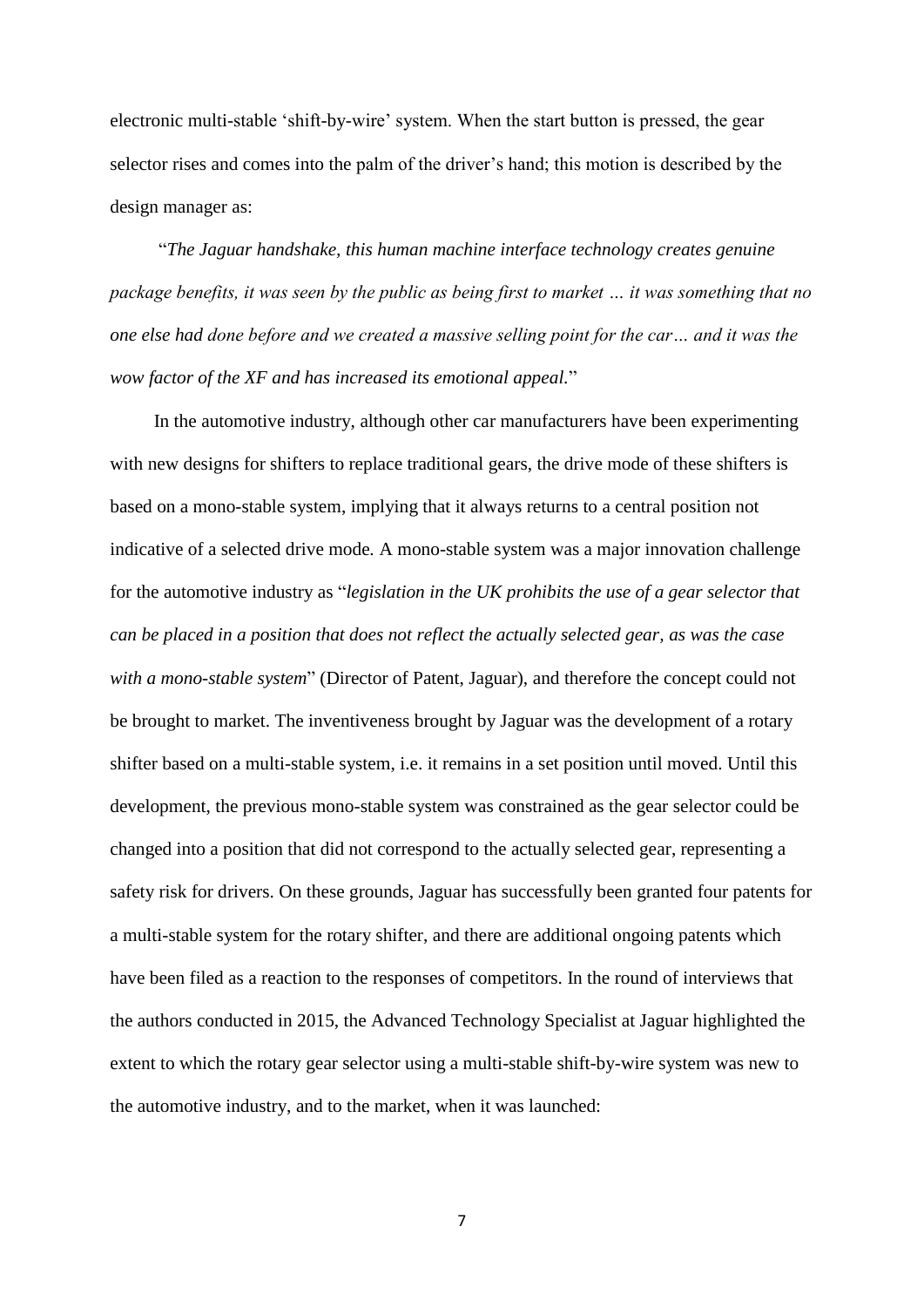"*Everybody else has the concept for a mono-stable, in other words the gear selector always returns to the same position. Ours doesn't do that, it stays in the position that you started. That's what hasn't been done before and still hasn't.*"

We classify the development of the electronic rotary gear selector actuated by a multistable shift-by-wire system by Jaguar as a radical innovation project as it was new to the automotive industry and departed from previous designs (i.e. the mono-stable system), as well as being first to market when launched. Radical innovations are perceived to be new to the industry and are characterized by a discontinuity in relation to existing technology (Garcia and Calantone 2002; Johannessen, Olsen, and Lumpkin, 2001). In terms of the sampling strategy, the rotary shifter project was an ideal candidate for the case study as it is a typical case of a radical innovation, for which a series of patents was successfully filed by Jaguar. Both a closed and open innovation strategy was implemented during different stages of the lifecycle of the project. Thus, it was a good case to explore in-depth and explain our focal concept concerning the issue of timing of openness to external partners (Corbin and Strauss, 2015).

#### *3.2 Data collection*

The data collection process spreads over twenty-six months starting in 2009, with additional interviews conducted in 2015 and 2017. There were three stages in the data collection. A total of forty-four interviews were conducted from the definition to the exploration of the problem. During the first stage of defining the problem, Jaguar's product portfolio was studied via secondary data (brochures, car magazines, press reports, web site information, and the patent documents for the electronic gear selector). Three interviews were conducted with the Head of Research and engineers involved in open innovation at Jaguar. In parallel, a preliminary pilot-study was conducted with sixteen New Product Development managers from different industries such as scientific equipment, medical equipment, aircraft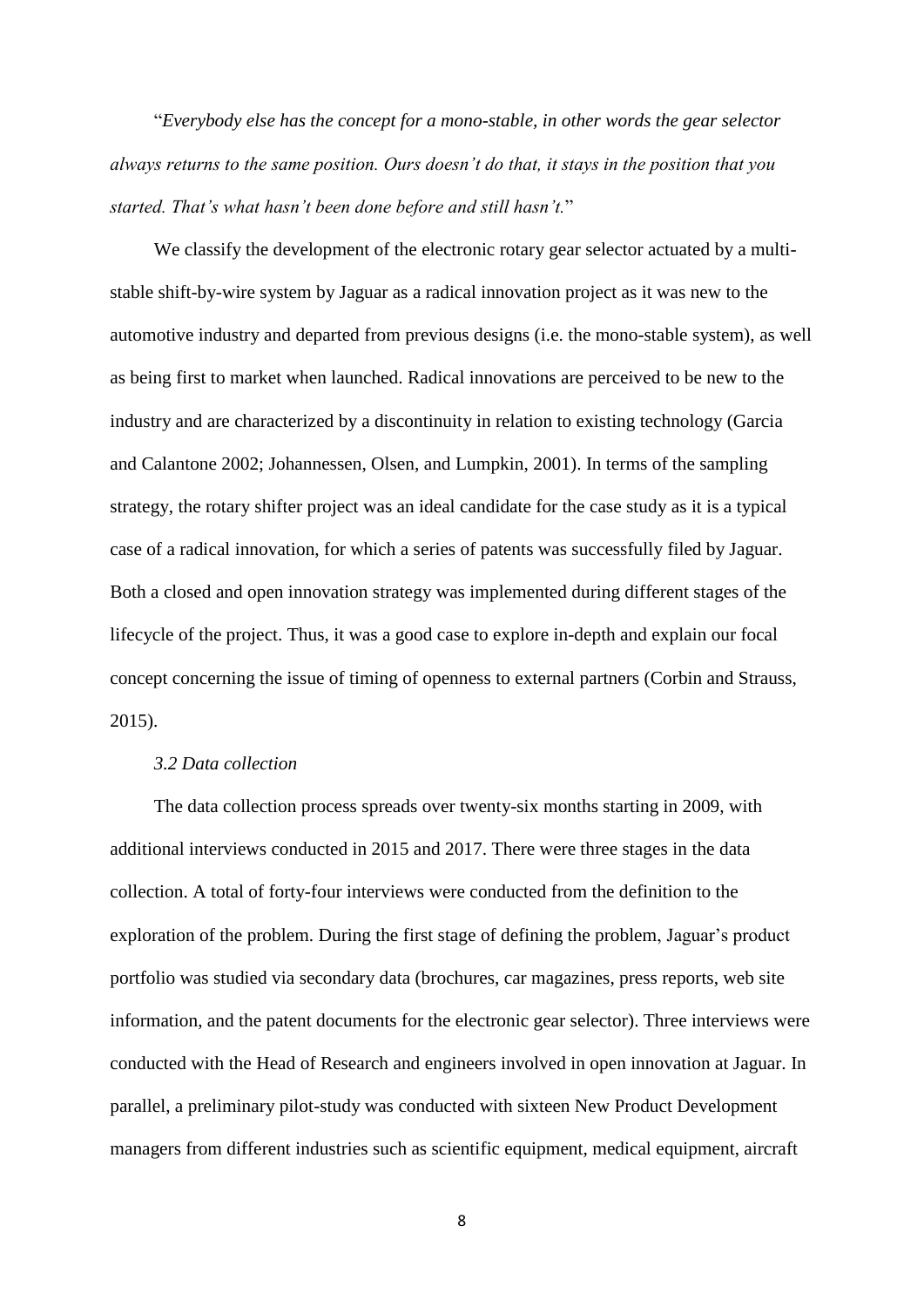seats and telecommunication equipment in the high value manufacturing sector in the UK. The aims of the preliminary interviews were to understand the key factors that managers take into consideration when implementing an open innovation, and to formulate the research problem from both a theoretical and practitioner's perspective.

In the second stage of data collection, we carried out twenty semi-structured interviews composed of fifteen interviews with the Jaguar internal development team and five interviews with key external partners involved in the project. Although we acknowledge the partial risk of retrospective sense-making as the interviewees at Jaguar could rationalize the individual NPD phases by taking into account the successful outcome of the project, we have been careful to counter-balance this risk by incorporating the perspective of several external partners that have contributed to the development of the innovation. A snowball method was used to develop additional contacts with internal engineers and external partners engaged in the project. Data were collected from the internal NPD team (head of research, project champion, advanced design manager and leading engineers) and from external partners involved. As for the procedures of the interview protocols, following each round of interviews with the internal NPD team, the interview guide was continuously being improved and those new concepts that emerged were added to the subsequent interviews. For instance, a visual presentation of a time-line display of the different stages of the NPD process (Figure 2, Stages 1-5), similar to the NPD model (Handfield, Ragatz, Petersen, and Monczka, 1999), was added to the interview guide and respondents were asked to indicate the specific stages of the NPD process where external partners were involved and their level of interaction at each of these stages.

Although our 2009 data were not collected when the shift occurred, we told our informants we were interested in the timing of the shift from closed to open, and we returned several times to ask further questions about what happened and in what order and when. It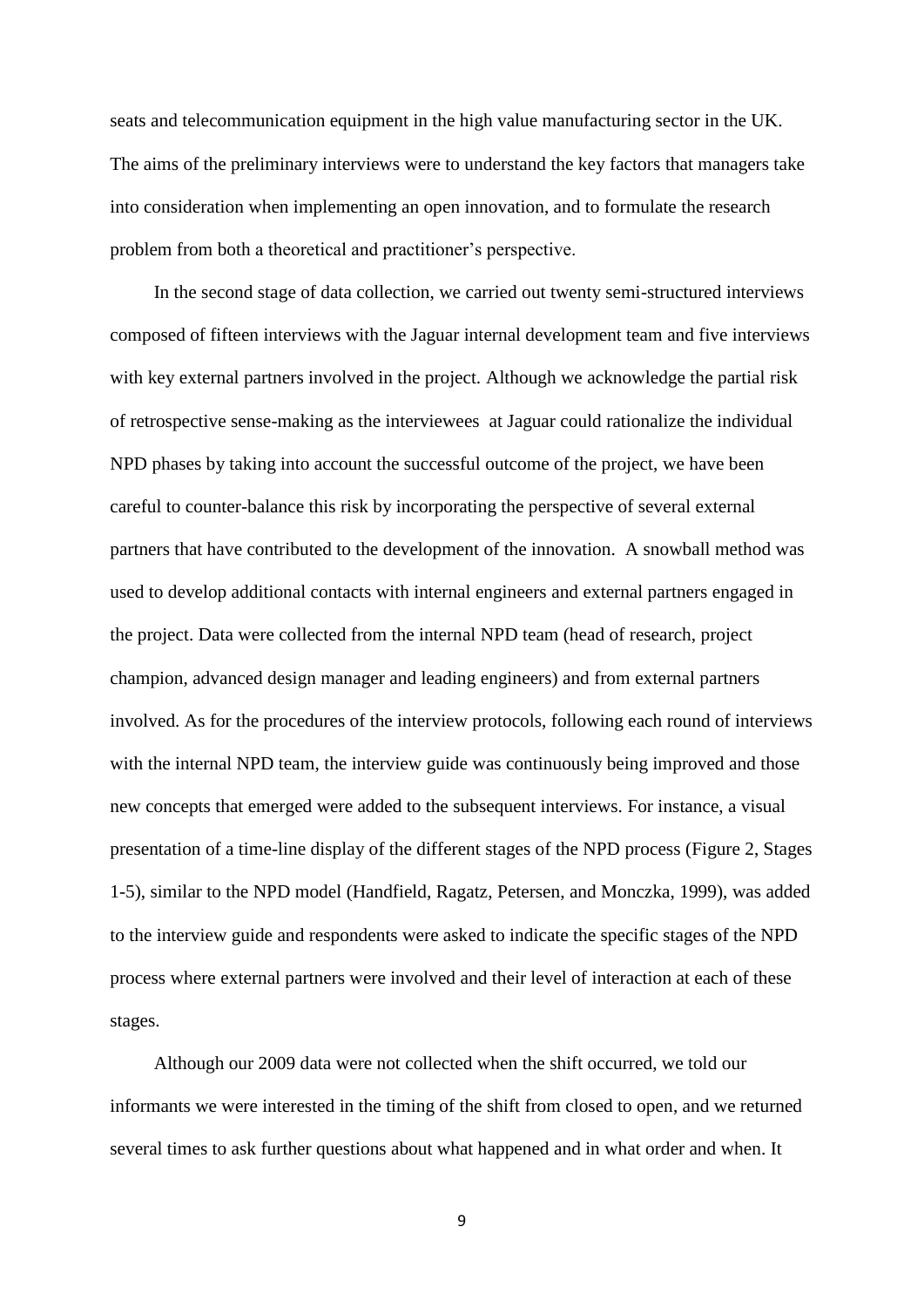was only when we had understood the process that we noticed its shift from tight to loose coupling, and the role of loose coupling in facilitating the shift to open innovation. Data related to the drivers and enablers of closed and open model of innovation were searched at each of the stages of the NPD process. The inclusion of a time-line of the NPD project to the interview guide allowed us to clearly detect variation in the degree of openness to external partners at different stages of the NPD project. By adding a visual presentation of the NPD project to the interview guide, each stage of the project was clearly defined and respondents were asked to identify the stages where external partners and the Jaguar NPD team were involved, thus ensuring a common understanding of the stages of the project among all respondents. In this way the consistency of the data collected at each stage of the NPD project was controlled. In the third stage of our data collection, we conducted three additional interviews with the Patent Director of Jaguar in 2015 on the effectiveness of the patents, and two further in-depth interviews with the Research Technology Strategist and Product Engineer in 2017. In this paper, the names of the external companies involved in the project are anonymized.

#### *3.3 Data analysis*

As the purpose of the case study was to trace and explain the processual unfolding of closed and open models of innovation during the same project, we adopted a process perspective for the data analysis for both the surface and underlying events that explain the temporal choices between a closed and open model of innovation. Process theorization goes beyond surface description to penetrate the logic behind observed temporal progressions, whether simple or complex, so as to capture the explanatory mechanisms that underlie the surface events, project processes and their enabling mechanism that change during the lifecycle of the project (Ancona, et al. 2001; Langley et al., 2013; Morgeson, Mitchell and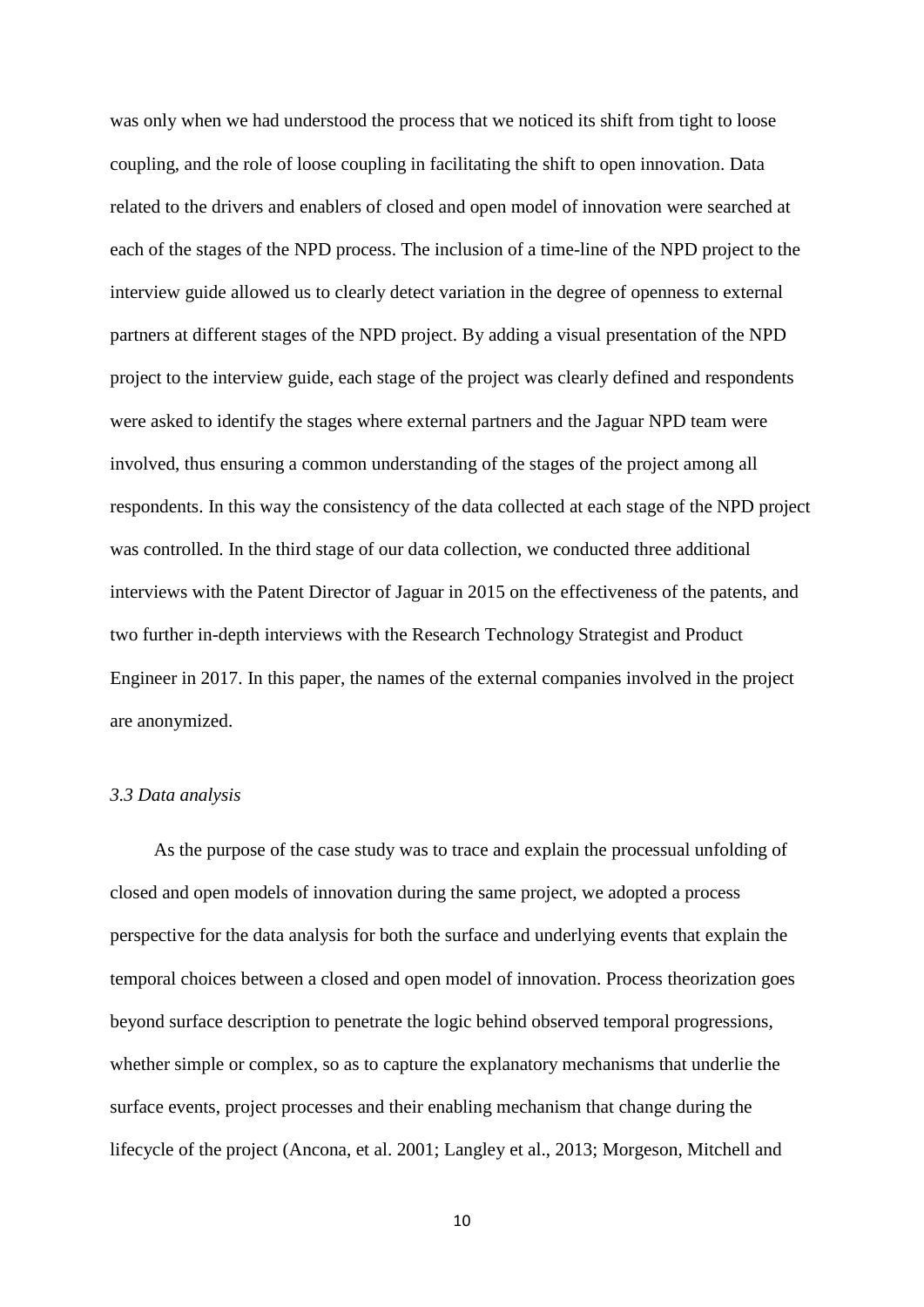Liu, 2015; Pentland, 1999; Van de Ven and Huber, 1990). In line with the principle of inductive research, data collection and analysis were performed concurrently (Gioia, Corley and Hamilton 2012; Strauss and Corbin, 1998). Figures 1A and 1B provide an overview of the analysis of how we dimensionalized the aggregate closed and open model of innovation during the project from the first order categories, and its related second order themes. In the second order analysis, we used axial coding (Strauss and Corbin, 1998) to group the raw data derived from the first order analysis into theoretical categories, and the second order themes were then assembled as illustrated in Figures 1A and 1B to form the aggregate dimension of closed and open model of innovation (Gioia, Corley, and Hamilton, 2012).

The quality of the data was ensured in several ways. First, the internal validity of the data was continuously checked (Yin, 2014). After data collection and analysis, the time line-display (Figure 2) was sent to the Project Manager, two internal engineers, and the external partners. Respondents were asked to confirm whether the stages when external partners were integrated in the NPD process were accurate. The aim of this validation process was to increase the reliability of the data collected. When the data collection and analysis neared its conclusion, an open interview was conducted with the Head of Research to validate the explanatory model, which illustrated the relationships between the key categories; we also sought feedback from the project champion on the last explanatory model. Second, construct validity was tested by triangulating data across different sources (Yin, 2014). A chain of evidence was used to develop the emerging constructs from multiple perspectives and to check that the lines of inquiry were converging. For example, similar semi-structured questions were addressed to internal members of the project, as well as to key external project partners, with the aim of understanding the timing of shifting from closed to open innovation from both an internal and external perspective.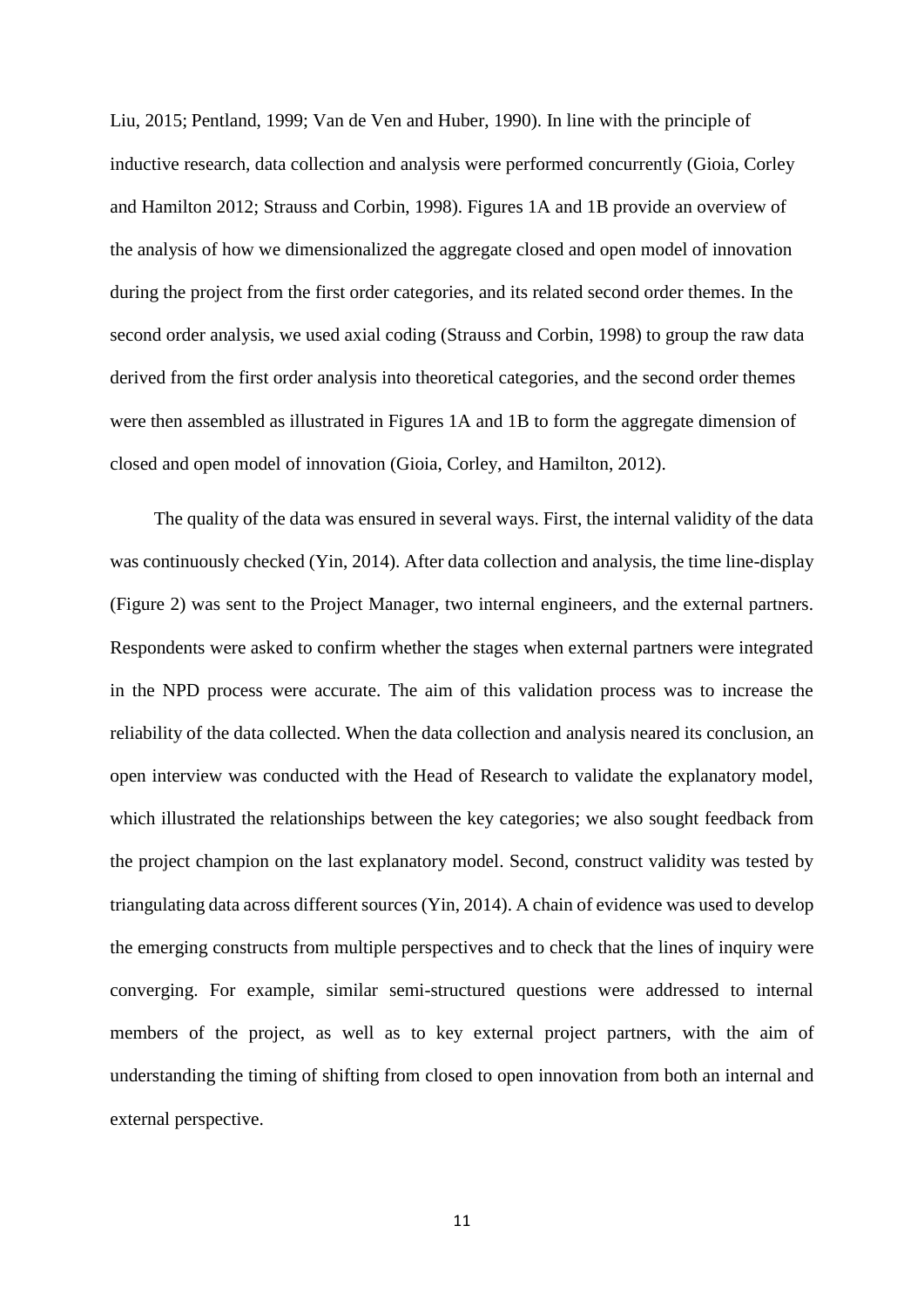#### **4.0 Results**

Based on the five different stages of the NPD model (Handfield, Ragatz, Petersen, and Monczka, 1999), we examined *when* and *how* the project champion made the transition between closed and open innovation, and adjusted appropriability and project strategies in response to events that occurred during the lifecycle of the project. Figure 2 illustrates a dynamic representation from a closed to an open model of innovation. All the factors that determine the ability of Jaguar to profit from the innovation, as predicted by Teece (1986), are identified in Figure 2 to distinguish them from those which emerged from our case study.



Figure 2. From top to bottom: The project has 5 phases from idea generation to Ramp up for production. Jaguar kept the project closed in phases 1 and 2 and opened it in the three other ones. IPR regime goes from weak  $(A1)$  to strong as Jaguar submitted a patent  $(A2)$  and later filed it  $(B)$ . E1 indicates the start of the internal crisis and E2 indicates the end of the internal crisis . Drivers for closed innovation and for shifting from closed to open innovation are represented in the bottom grey boxes on left hand side. The closed model innovation was enabled by Jaguar world class R&D capabilities as shown in the bottom grey box on the left hand side. For readying the shift and implementation from closed to open innovation in the middle stage of the project, two core project processes were deployed: the timing of openness and the implementation of an external loose coupling project strategy(dotted black boxes). These two core project processes combined with their respective enablers (bottom grey boxes, right hand side) drove the success of profiting from the the innovation (black box, far right hand side). The supplier, Crios also filed a patent during the project.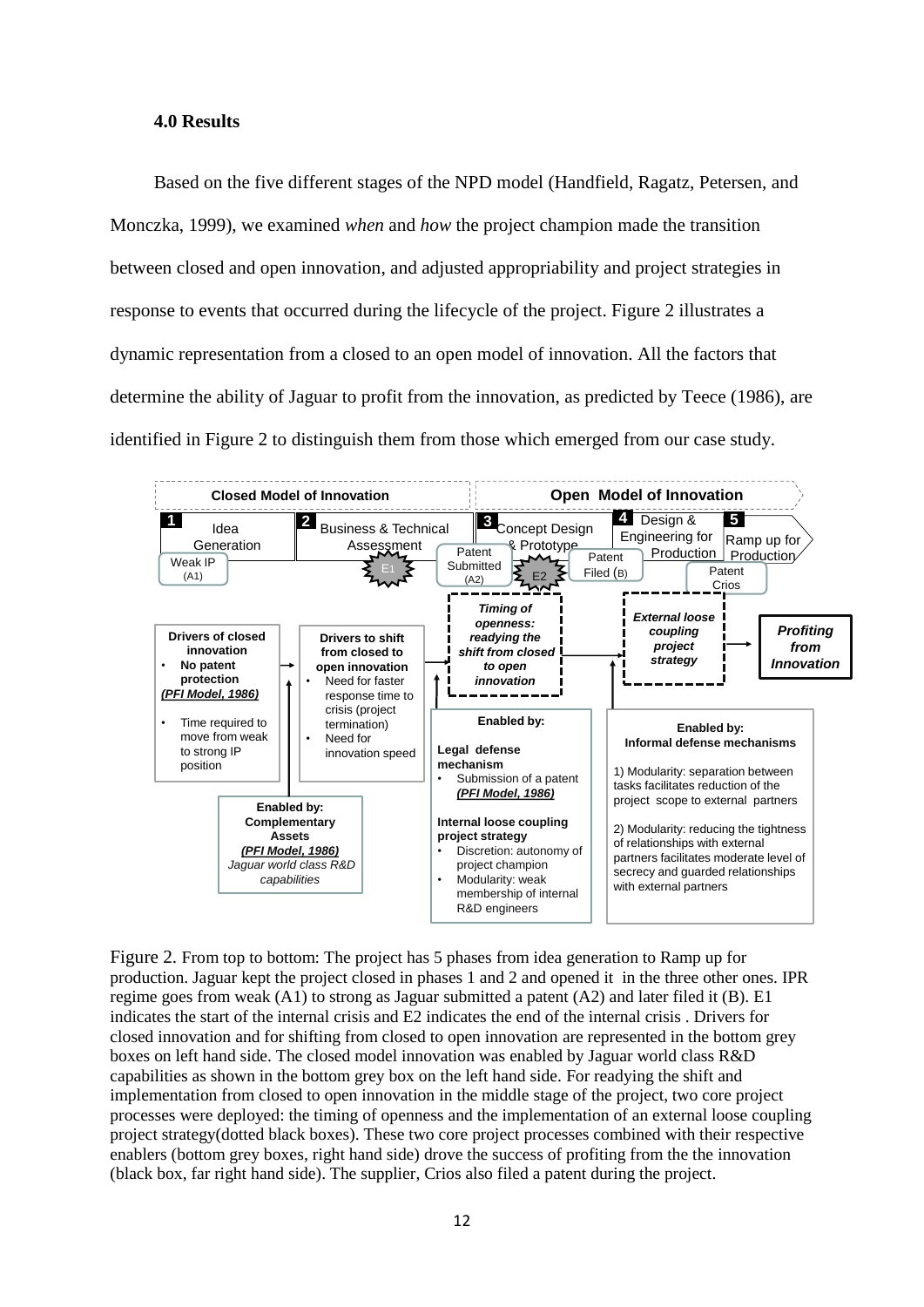### *4.1 A closed model of innovation in the early stages of the project*

The idea of the rotary shifter was generated and initiated by the Research Technology Strategist and Product Engineer, who was the project champion. In the upstream stages of the project, research and development was done in-house to develop the concept of the rotary shifter and the enabling concept of shift-by-wire. The project champion, designers and engineers were secretive and preferred not to form collaborative relationships with any external partners, as the concept of a multi-stable shift-by-wire rotary gear selector was too fuzzy and unprotected by any patents. As the design manager pointed out:

"*The rotary shifter enabled by the multi-stable shift-by-wire was a pure Jaguar innovation …. We find a problem, work it through and solve it… the rotary shifter came from the research department very early on during the project… we did it on our own and then we worked very closely with suppliers to get what we wanted in the later stages of the project.*"

The duration of the closed model of innovation during the early stages of the project was about one year and this period was important for internally building and developing the maturity of the concept prior to the filing of a patent:

"*I didn't want to open it earlier because we hadn't got adequate protection for the idea, nor had I got adequate maturity in the concept. So, going earlier I would have had an immature concept and the risk of losing the intellectual property would have been higher*" (Project Champion, Research Technology Strategist and Product Engineer)

Several key drivers influenced Jaguar's decision not to open up the first two stages of the project to any external partners. They include a weak patent position, high risk of knowledge misappropriation, and the time required to increase the technological maturity of the rotary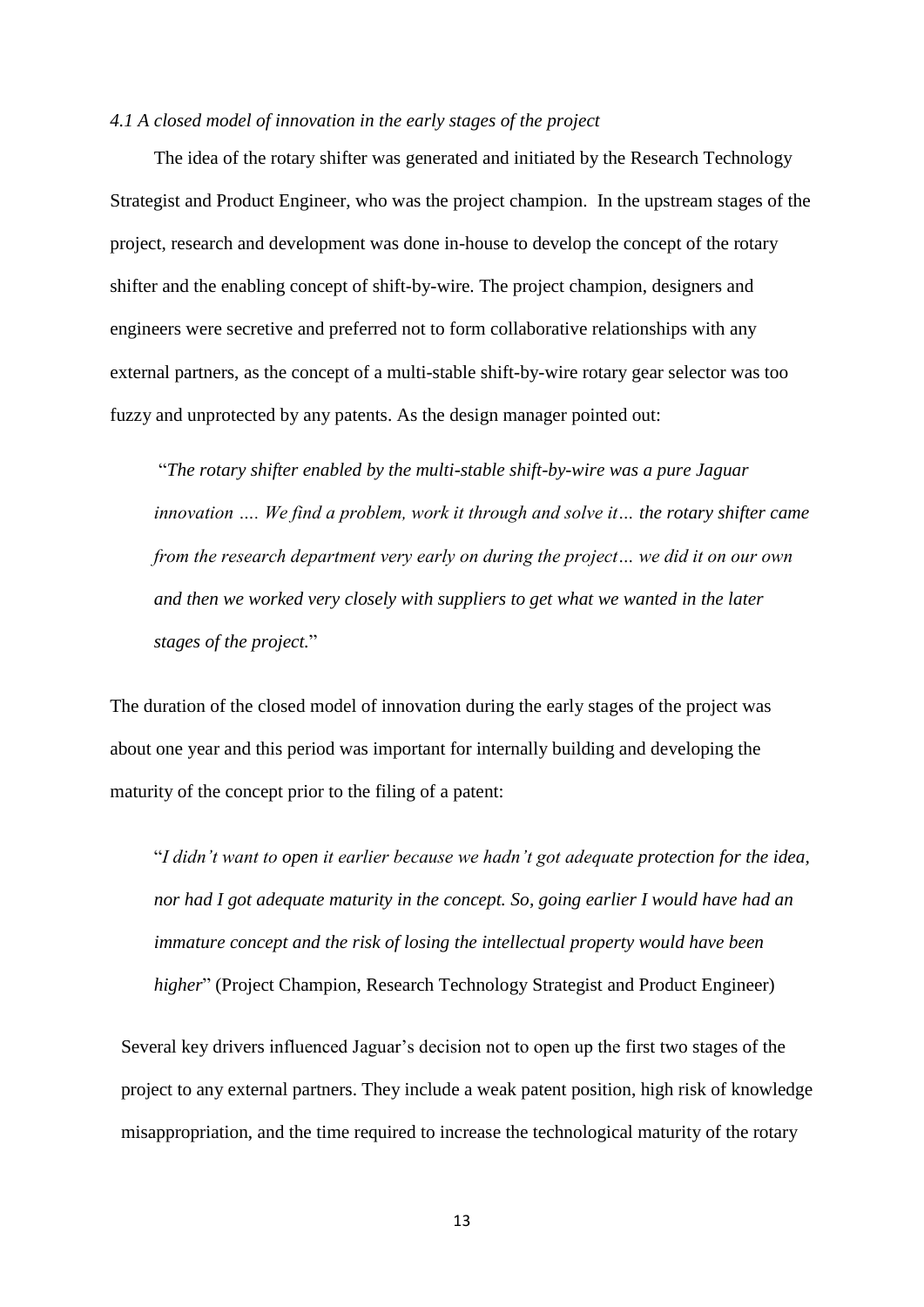shifter prior to the application of a patent. A closed model of innovation was enabled by Jaguar's world class internal R&D capabilities.

As the project was progressing, there was a high level of concern among the Senior Engineering Team about both the risk of failure and the readiness of the market to accept a change from the predominant stereotypical control of a stick shifter to a rotary one:

"*At this point, I knew that the business itself was very divided on the concept. There were some people who thought it might have been a good idea. There were an awful lot of concerns.*" (Project Champion)

The emergence of the Senior Engineering Team's concerns can be interpreted as a crisis because an escalation of this state of tension would have led to an early termination of the project, thus jeopardizing the opportunity for Jaguar to profit from the opportunity of a potentially promising radical innovation. The emergence of this crisis (Figure 2: E1) was the key temporal marker at the end of stage two of the project, which triggered the need for a faster response time, and innovation speed so as to address these concerns swiftly and to restore trust in and support for the project:

"*So, some of the concerns were 'Customers won't like this when they're driving' or 'Customers won't be able to use this' or 'Customers might have to look down more than they would if it was a stick shifter and therefore look away from the road'… The best way to alleviate all of these concerns was to know every concern that everybody had and then conduct experiments to generate data that would either show that their concern was in fact valid or would demonstrate that their concern was not valid.'*  (Project Champion)

To do so, the project champion required a working prototype vehicle to conduct experiments to compare and contrast the manoeuvres of participants driving vehicles with a rotary shifter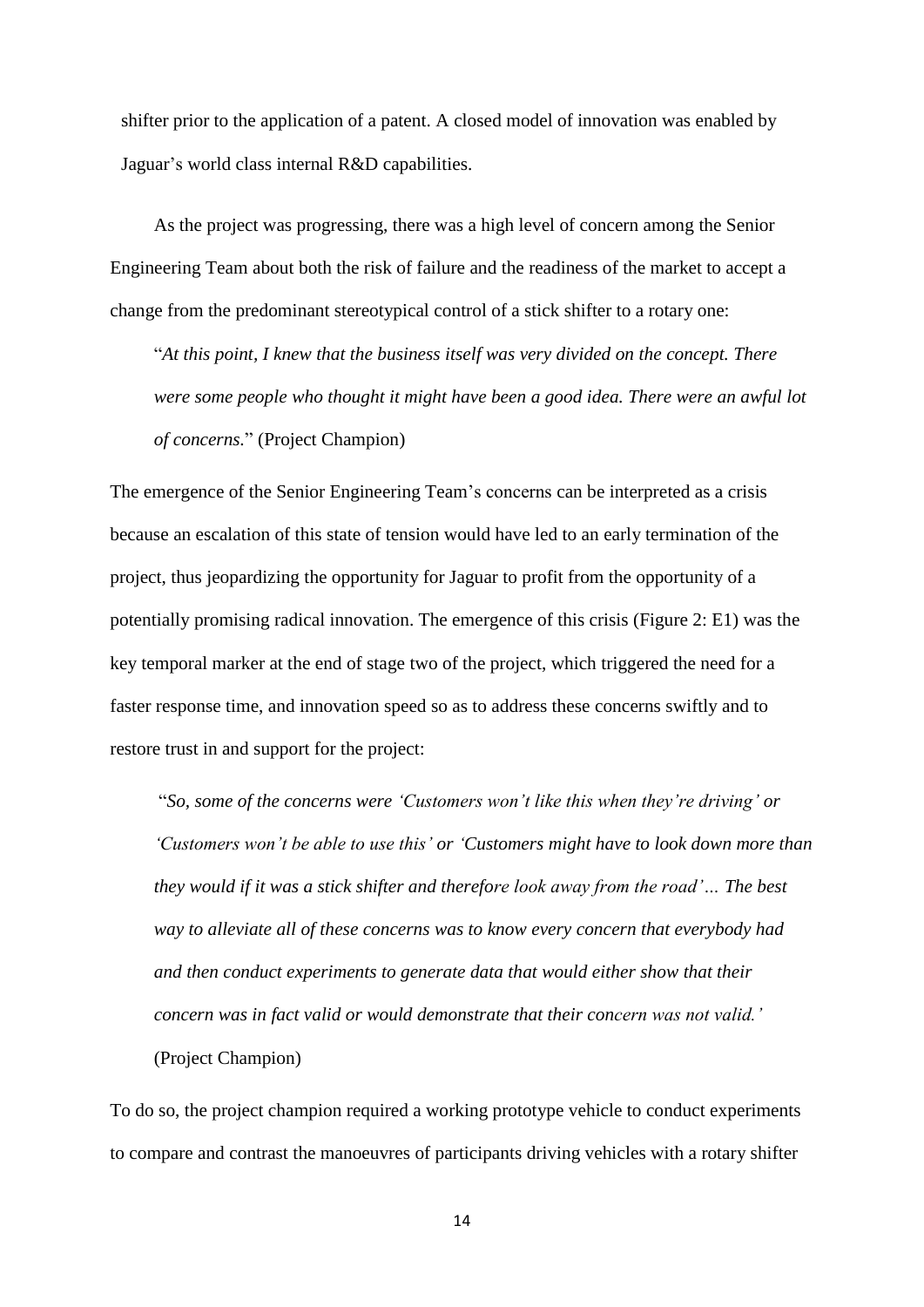and with a traditional stick shifter. Although there was the capability to develop the working prototype in-house, the project champion allocated this engineering task to Venus, an engineering service company, to accelerate the response time and innovation speed:

"*It would have taken me longer to get all the people in the workshops together, all the people that knew about shift-by-wire together, all the people in the rapid prototyping team to generate the prototype parts. Whereas an engineering services company has got everything there and I can tell them, 'This is what I want and I want it by this time. It was definitely in my interest to get the concerns addressed as fast as possible.'*" (Project Champion).

#### *4.2 Timing of shifting between a closed to an open model in the middle stages of the project*

The shift from a closed to an open model of innovation in stage three was marked by the submission of a patent for the concept of the rotary shifter on Anaqua, an invention disclosure submission software package (Refer to Figure 2, A2: Patent Submitted). It was the first legal defensive mechanism deployed against opportunistic behavior prior to opening up to any external partners and, at that point, the idea is legally considered as being patent pending until the final filing and submission of the patent (Figure 2: B Patent Filed). In line with process theory (Langley et al., 2013; Pentland, 1999), we have also explored the underlying and generative mechanisms specific to the project structure which further facilitated the readiness to open to external partners , as a response to the two surface events described above (emergence of a crisis that led to an early submission of a patent).

Our analysis shows that the structure of the project displays the characteristics of a loosely coupled system, in which elements are responsive, but retain evidence of separateness (Orton and Weick, 1990). The direct positive effects of a loosely coupled system are modularity, requisite variety, and discretion (Weick 1976). Modularity is achieved from the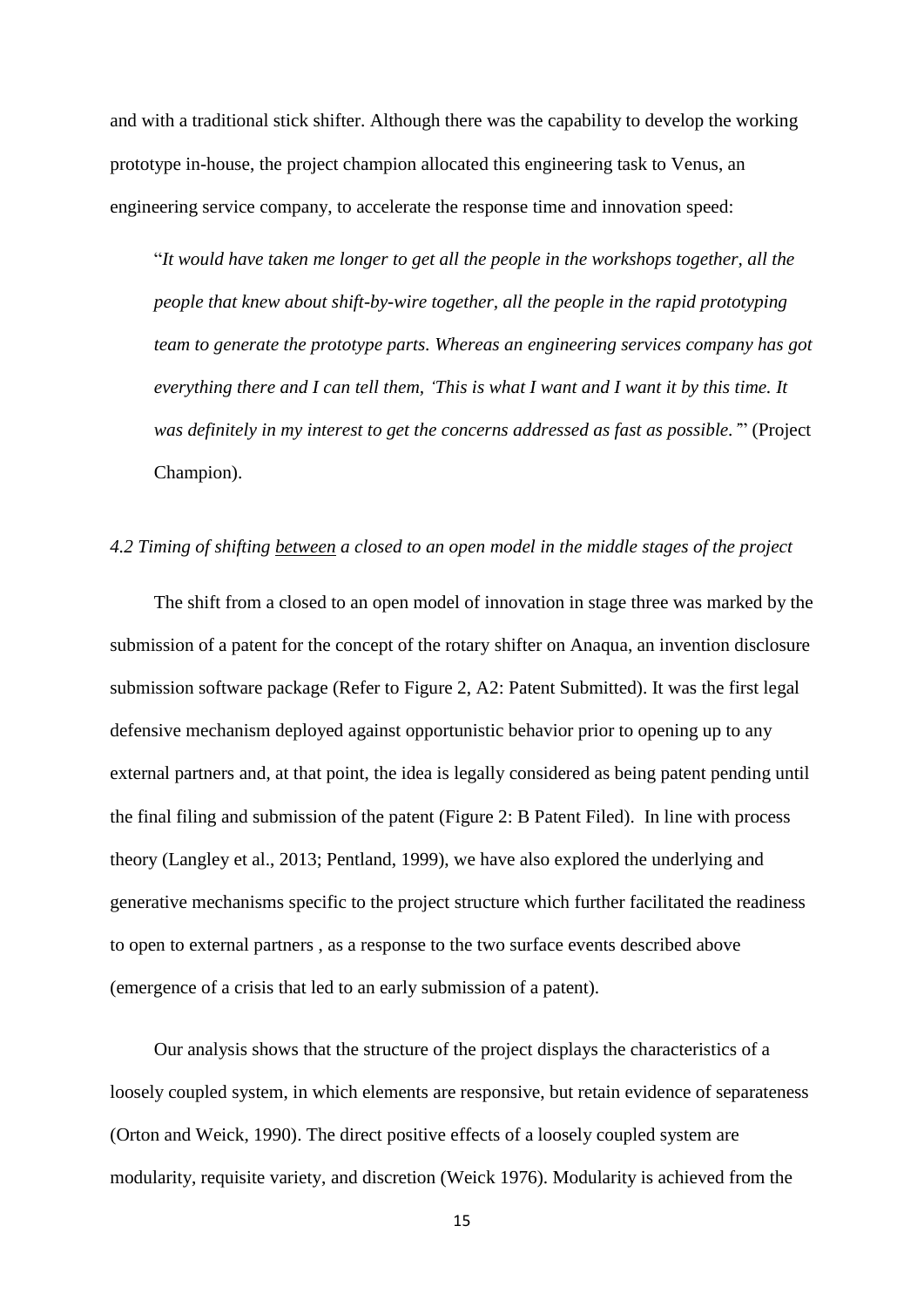elimination of unnecessary relationships and reduction of the number of necessary relationships; it is facilitated by loose couplings instead of tight couplings (Page-Jones, 1980). Requisite variety is observed in a loose coupling system by the extent to which its elements serve as a medium that can register numerous inputs with accuracy, while discretion is defined as the capacity for autonomous action by the agents (Orton and Weick, 1990).

The project champion had the discretion needed to choose a faster innovation speed to acquire complementary resources. The decision to shift from a closed to an open model belonged entirely to the project champion; the high level of autonomy and discretion in the decision-making process enabled a smooth and swift transition from a closed to an open model of innovation as illustrated by the following excerpt from the interview:

"*I made the decision to go to the University of Eos and to Venus for a quotation for the scope of the work. Based on their quotation, I raised a purchase order. And at that point, that's the only point at which I needed approval from the Head of Research.*" (Project Champion)

In addition, instead of having a traditional team with permanent members and strong team membership during the duration of the project, internal engineers and designers were brought in for specific project tasks in a loose way, when needed, as suggested in the evidence below.

"*It wasn't a team. They were people that I could call upon for help for different aspects of the work. So, for example I had help from Design in terms of they would input what it would look like. So, would it be a chrome-type surface finish or would it be a leathertype finish? So, I had input from Design. I had support from the Human Factors team, they helped me with the experiments.*" (Project Champion)

The weak membership of the engineers is a form of modularity as unnecessary strong relationships with internal engineers were avoided and it ensured a smooth integration of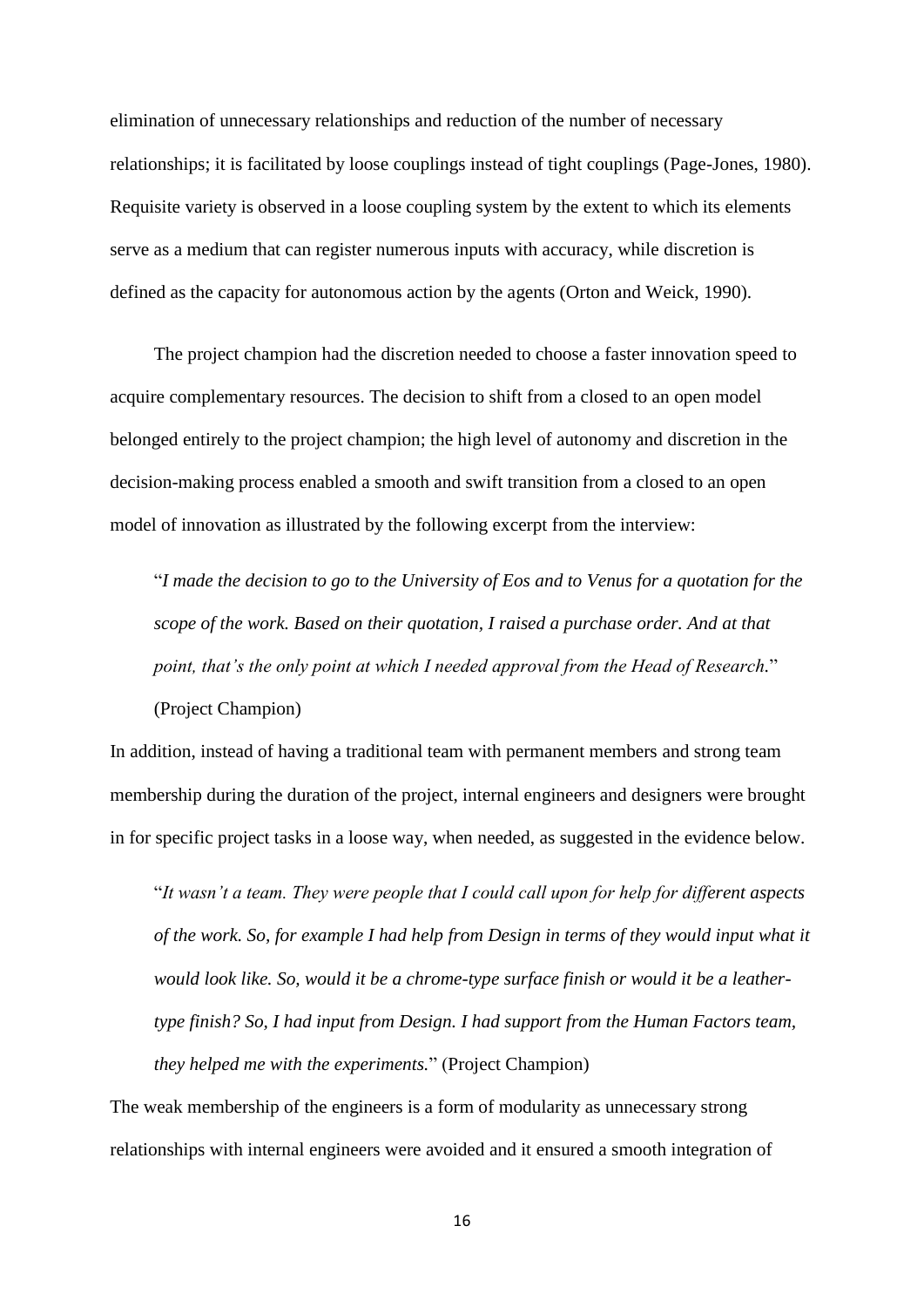variety (inputs from external partners) and avoidance of a defensive Not Invented Here syndrome (Katz and Allen, 1982).

#### *4.3 Benefits of shifting to an open model of innovation*

At the beginning of stage three, when the project champion shifted to an open model of innovation, different types of external partners such as suppliers and universities were allocated specific tasks related to the rotary shifter and its enabling shift-by-wire. In this way, the required complementary capabilities were acquired in a timely way to accelerate the NPD process, and to respond swiftly to the internal crisis. For example, the University of Eos conducted user trials and generated data about the preferences of users in terms of the optimal design of the rotary shifter:

"*I didn't want to get a prototype made when at first I didn't know if mono-stable would be better or multi-stable. I didn't know what diameter to make the shift, I didn't know what height to make it. So, having got that data I could then progress to a working prototype.*" (Project Champion)

The outcomes of the task allocated to the University of Eos were the design specifications and parameters for the rotary shifter in relation to its height and diameter. Based on these design parameters, Venus, an engineering service company, was brought into the project to build the prototype "*because, again, it was quicker for me to do that rather than try to get a large cross functional team within JLR to develop the prototype in-house.*"In parallel, the project champion and engineers from Jaguar Land Rover were heavily involved in the project and were conducting internal engineering activities for the development of the concept of the rotary shifter.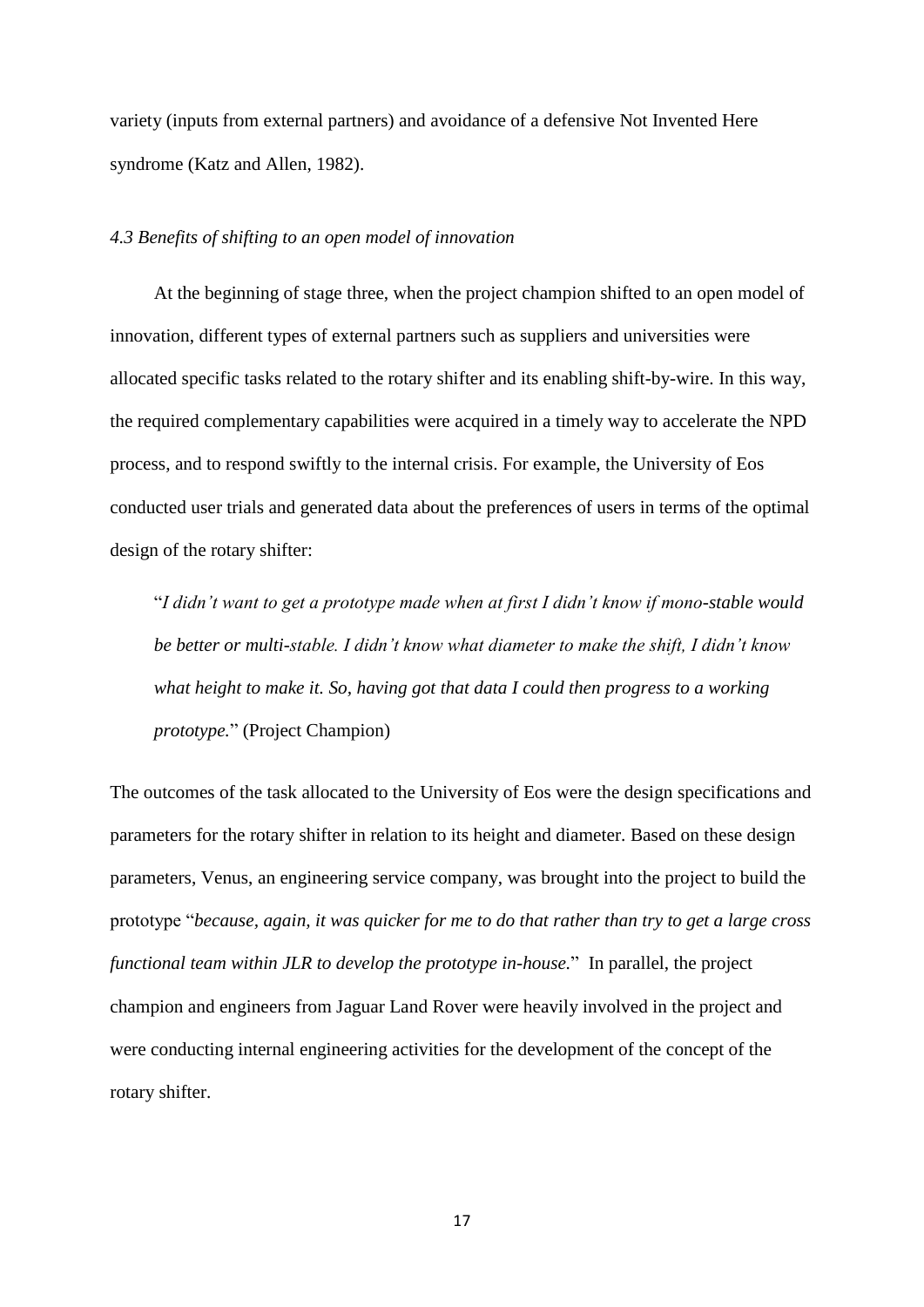From Table 1, we can also observe that the temporal map is densely populated with multiple activities that are fast paced, short term, and short cycle as they were compressed into stage three of the project, and innovation speed was gained during stage three. By managing a broad range of activities concurrently with both internal and external partners, the project champion stimulated a sense of urgency by increasing pace (Ancona et al., 2001) during this stage to address the concerns of internal stakeholders swiftly.

|                                        |                                          | Level of           |                                                                      |
|----------------------------------------|------------------------------------------|--------------------|----------------------------------------------------------------------|
| <b>Project Lifecycle</b>               | Actors                                   | <b>Interaction</b> | <b>Sequence of Activities</b>                                        |
| Stage 3: Concept                       | Internal: Project Champion, designors    |                    | Focus on engineering work on the concept of the                      |
| Design and Prototype                   | and engineers                            | High               | rotary shifter and shift-by-wire                                     |
|                                        |                                          |                    |                                                                      |
|                                        |                                          |                    | Conduct user trials to generate data and                             |
|                                        |                                          |                    | understanding about their preferences when using a                   |
|                                        | External: University Of Eos              | Moderate           | rotary shifter                                                       |
|                                        |                                          |                    | Work on the best design parameters of the rotary                     |
|                                        |                                          | Moderate           | shifter to fit the preferences of users                              |
|                                        |                                          |                    | Develop the design specifications for the rotary                     |
|                                        |                                          | Moderate           | shifter (diameter and height)                                        |
|                                        | External: Engineering Service Company:   |                    | Build prototype of the rotary shifter based on the                   |
|                                        | Venus                                    | High               | above design specifications                                          |
|                                        |                                          |                    |                                                                      |
|                                        |                                          |                    | Use the prototype of the rotary shifter to conduct                   |
|                                        | Internal: Project Champion and different |                    | experiments with users to record how they                            |
|                                        | functions of JLR                         | High               | manoeuvre the rotary shifter when driving                            |
|                                        |                                          |                    | Communicate the data of the internal and external                    |
|                                        |                                          |                    | expriments to Senior Engineering Team                                |
|                                        |                                          |                    | Conduct market research with customers to evaluate                   |
|                                        |                                          |                    | how to improve the ergonomics and ease of use of                     |
|                                        | External: University of Asteria          | Moderate           | the rotary shifter                                                   |
|                                        |                                          |                    |                                                                      |
|                                        |                                          |                    | Conduct first clinic test with customers to collect                  |
|                                        | <b>External: Customers</b>               | Low                | feedback on the rotary shifter                                       |
| Stage 4: Design and<br>Engineering for |                                          |                    |                                                                      |
| Production                             | Internal: Engineering Programme Team     | High               | Decide whether to take forward the rotary shifter<br>into production |
|                                        |                                          |                    | Nominate the suppliers for the design, development                   |
|                                        |                                          | High               | of a production prototype                                            |
|                                        |                                          |                    |                                                                      |
|                                        | External: Engineering Service Company:   |                    | Support the transfer of the prototype of the rotary                  |
|                                        | Venus                                    | High               | shifter to Tier 1 suppliers                                          |
|                                        |                                          |                    | Develop the software for the rotary shifter to be                    |
|                                        |                                          | High               | compatible with the overall system of the XF                         |
|                                        |                                          |                    | Conduct extensive Failure Mode Effect Analysis to                    |
|                                        |                                          |                    | test that the rotary shifter was robust against any                  |
|                                        |                                          | High               | failure                                                              |
| Stage 5: Ramp Up to<br>Production      | External Strategic Suppliers: Crios and  |                    | Design and development of a fully functioning                        |
|                                        | Jupiter                                  | High               | prototype of the electronic transmitter selector                     |
|                                        |                                          |                    | Test the components for the shift-by-wire                            |
|                                        |                                          | High               | components                                                           |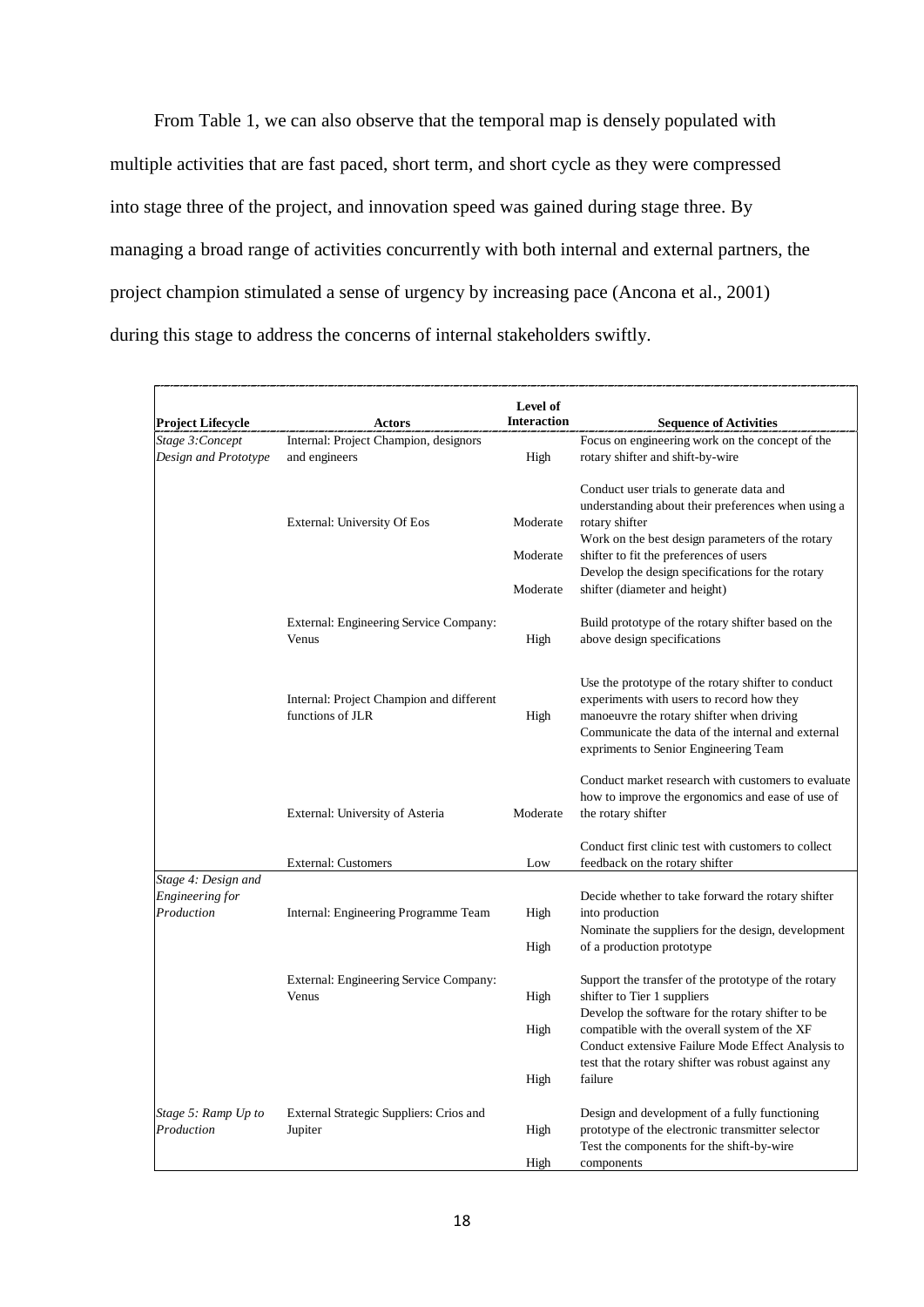Table 1. Low level of interaction: Customers were consulted only to provide feedback Moderate level of interaction: External partners were directly consulted for the development of the new products and to conduct trial experiments, High level of interaction: External partners were directly involved in the design and development of the innovation

The working prototype developed by Venus was used to conduct a series of experiments with users to address the concerns raised by the Internal Engineering Team and to generate both objective and subjective data to address every point of concern raised:

"*Without data to specifically address the concerns, it's very difficult to argue whether the concerns are valid or not…these concerns were very understandable and if this was ever going to go to production I knew that I would have to generate some data to address every point of concern that was raised. …..*" (Project Champion)

For example, one of the experiments was designed to collect video evidences in order to address the concerns of the Senior Engineering team that was related to the rotary shifter being potentially distracting to drivers as they would have to look down and away from the road more than they would with a traditional stick shift:

"*The results of the experiment actually showed that people looked down less with the rotary shifter than they did with the stick shifter. So, that point was addressed very specifically head on that in fact the rotary shifter, in a controlled experiment, people looked down less.*" (Engineer, Jaguar)

After conducting a series of controlled experiments with 30 different participants, additional subjective data were collected and the participants were asked to report their preference between the stick shifter and the rotary shifter:

"*And the ultimate, the last question was, 'If you had a choice of driving a vehicle with either the stick shifter or the rotary shifter which vehicle would you pick?' and the*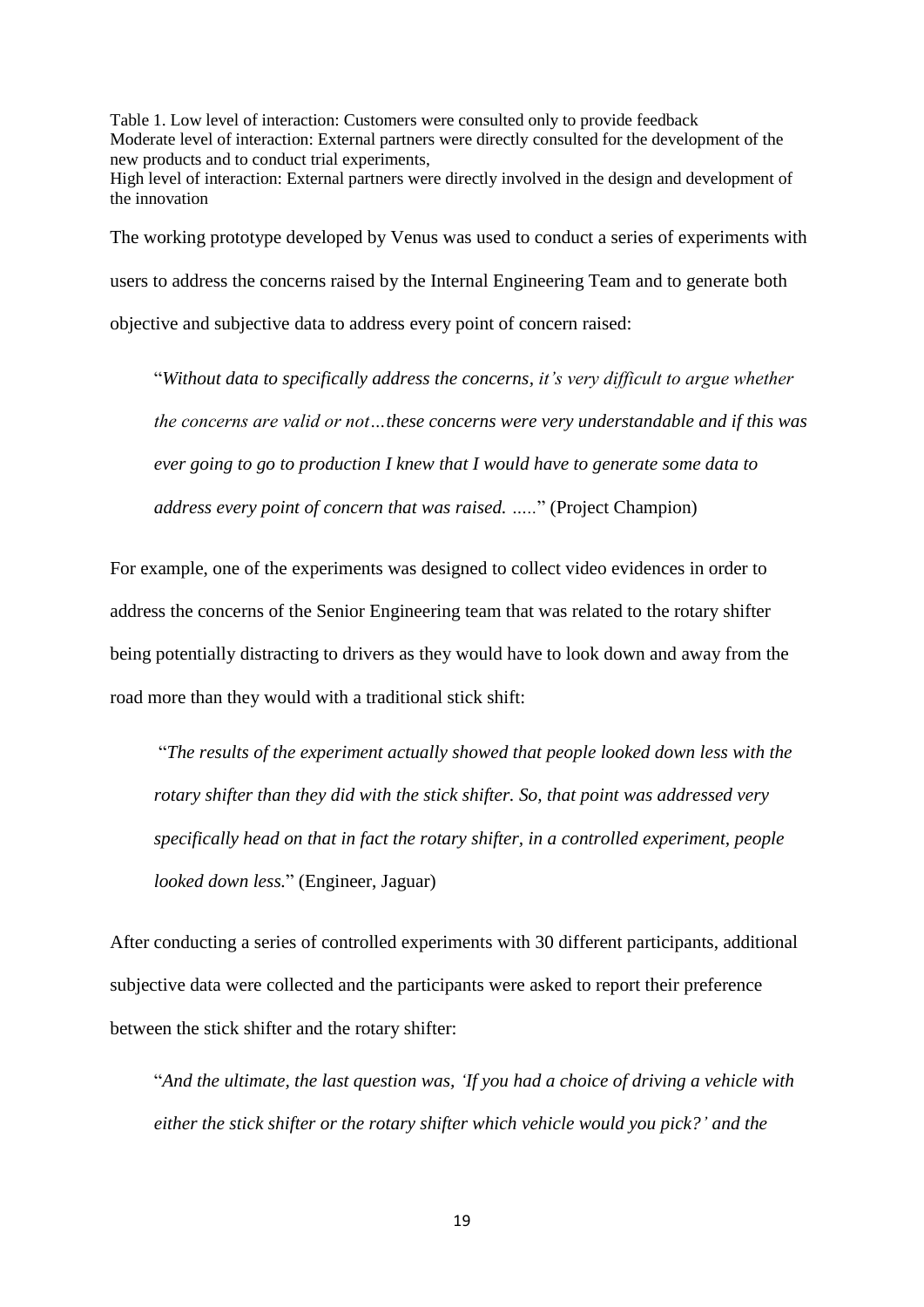*results for that were very clear. People would pick the rotary shifter vehicle.*"

(Engineer, Jaguar)

The resulting change that occurred on the strength of the objective and subjective data and video-recorded evidence generated from the series of experiments was a shift from a state of concern (Figure 2: E1) to one of restored confidence in the potential of the rotary shifter (Figure 2: E2). The Senior Engineering team approved the progress of the project to the next stage. By shifting to an open model of innovation to accelerate innovation speed as a means to respond swiftly to the crisis, the internal threat of project termination that could likely destroy the opportunity of future profits for Jaguar from this promising radical innovation was overcome.

Following the change when the concerns were resolved, we observed further openness to external partners to continue improving the ergonomics of the rotary shifter before the first clinical test with customers. The University of Asteria conducted further market research to examine user acceptance in terms of the ergonomics and ease of use of the rotary shifter, and to improve the ergonomics of the rotary shifter. During stages four and five, there was a further change in the innovation model marked by a gradual progression to open the project further to other external partners for the design and engineering of the rotary shifter and its enabling shift-by-wire and to facilitate its readiness. At stage four, Design and Engineering for Production, as is typically the case, there was a shift in the ownership of the project from the project champion to the Chief Programme Engineer with a Programme Engineering Team, who had a budget to deliver the XF to market. As the development of the rotary shifter was moving towards production, the Programme Engineering Team was responsible for the development of a production unit of the rotary shifter and its enabling shift-by-wire that would be fit for mass production.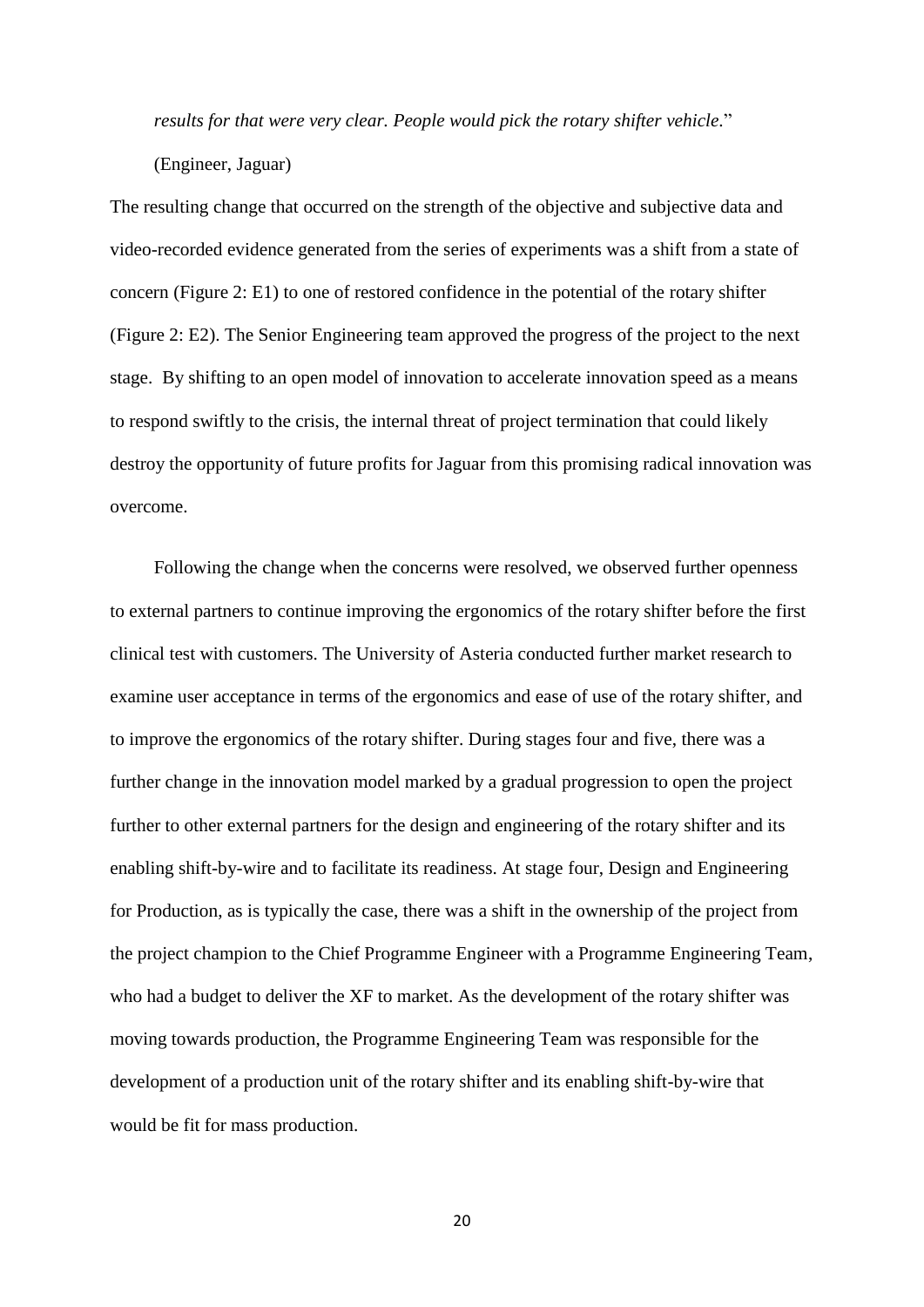At that point, patents for the rotary shifter and enabling shift-by-wire had already been filed and the Programme Engineering Team collaborated with traditional Tier-1 suppliers for the detailed engineering design, development and production costs of the two items for mass production. Jupiter and Crios were the strategic suppliers nominated for the development of the shift-by-wire gearshift system. The duration of the collaboration between Crios and Jaguar for the rotary shifter project was two years. Table 1 shows that Crios was also integrated in the middle and downstream stages (4 and 5) of the project, and their role was coded as highly important. During the middle stages of the rotary shifter project, Crios provided a fully functioning prototype of the electronic transmitter selector. As a result, Crios was nominated as a strategic Tier-1 production supplier in stage five. Jaguar relied heavily on Crios for the design, development and testing of the components for the shift-by-wire system, as the supplier "*has resources worldwide and strong capabilities from a mechanical point of view*" (Internal Jaguar Engineer). That observation is further supported by the engineer from Crios: "*Jaguar had the idea of what they wanted, but they relied heavily on us to turn this idea into a working product.*" Crios evaluated the safety specifications of the rotary shifter by checking whether it met safety and functional considerations. In summary, the shift to an open model of innovation after a patent was submitted at the end of Stage Two, and the progression to further openness in Stage Four provided Jaguar with key benefits, such as faster response time to resolve the internal crisis, and access to valuable complementary capabilities from different types of external partners (engineering services companies, suppliers, customers and universities). These benefits were all critical in maximizing the ability of Jaguar to preserve and nurture the opportunity during its NPD process to profit from the innovation of the rotary shifter at a later stage.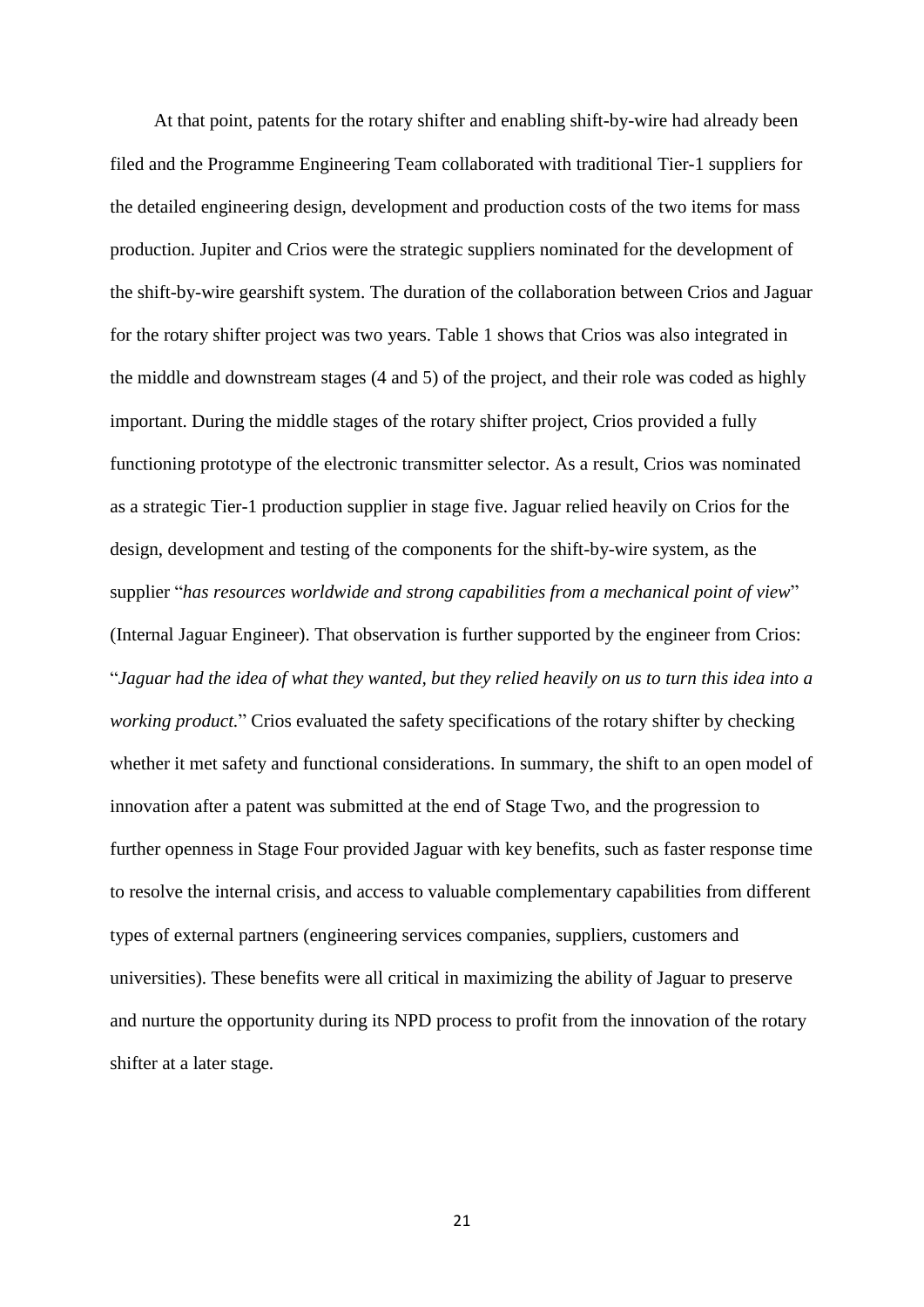#### *4.4 The implementation of an external loose project strategy*

We can observe from Table 1 that the project champion partitioned the NPD activities in a modular way to the external partners. As mentioned earlier, one of the direct effects of a loose coupling strategy is modularity, defined as the elimination of unnecessary relationships (Orton and Weick, 1990: 210). Modularity can also be used to protect IP by dispersing information (Baldwin and Henkel, 2015), by dividing the task at hand and providing only the information that an agent would need to fulfill the task (Ronde, 2001). As modularity enabled tasks to be partitioned and worked in parallel, division of labor between firms and loose coupling are thus facilitated (Von Hippel, 1990, Sanchez and Mahony, 1996). In our case study, we observed a similar strategy where Jaguar implemented an external loose coupling project strategy was implemented the risk of knowledge expropriation. As illustrated in Table 1, the scope of the development activities allocated to the external partners was reduced as each external partner was responsible for specific activities The reduction of the scope of R&D activities to external partners forms part of the deployment of an informal defense mechanism to minimize the risk of knowledge misappropriation, as the external parties had knowledge of some modules and not others.

In addition, the project champion and engineers deployed a moderate level of secrecy towards the strategic external partners, as an informal relational defense mechanism against knowledge misappropriation. Despite the fact that Venus was heavily involved in the development of the multi-stable, shift-by-wire rotary gear selector, the Jaguar NPD team maintained a secretive, distant and circumspect approach, as one engineer at Jaguar commented: "*Although the relationship with Venus was good, trust was not high… there is always an element of risk that they will seek patents too.*" Jaguar only selectively disclosed the minimum level of information necessary for Venus to develop the prototype for the rotary shifter. Similar to Venus, the project champion and the engineers exercised a moderate level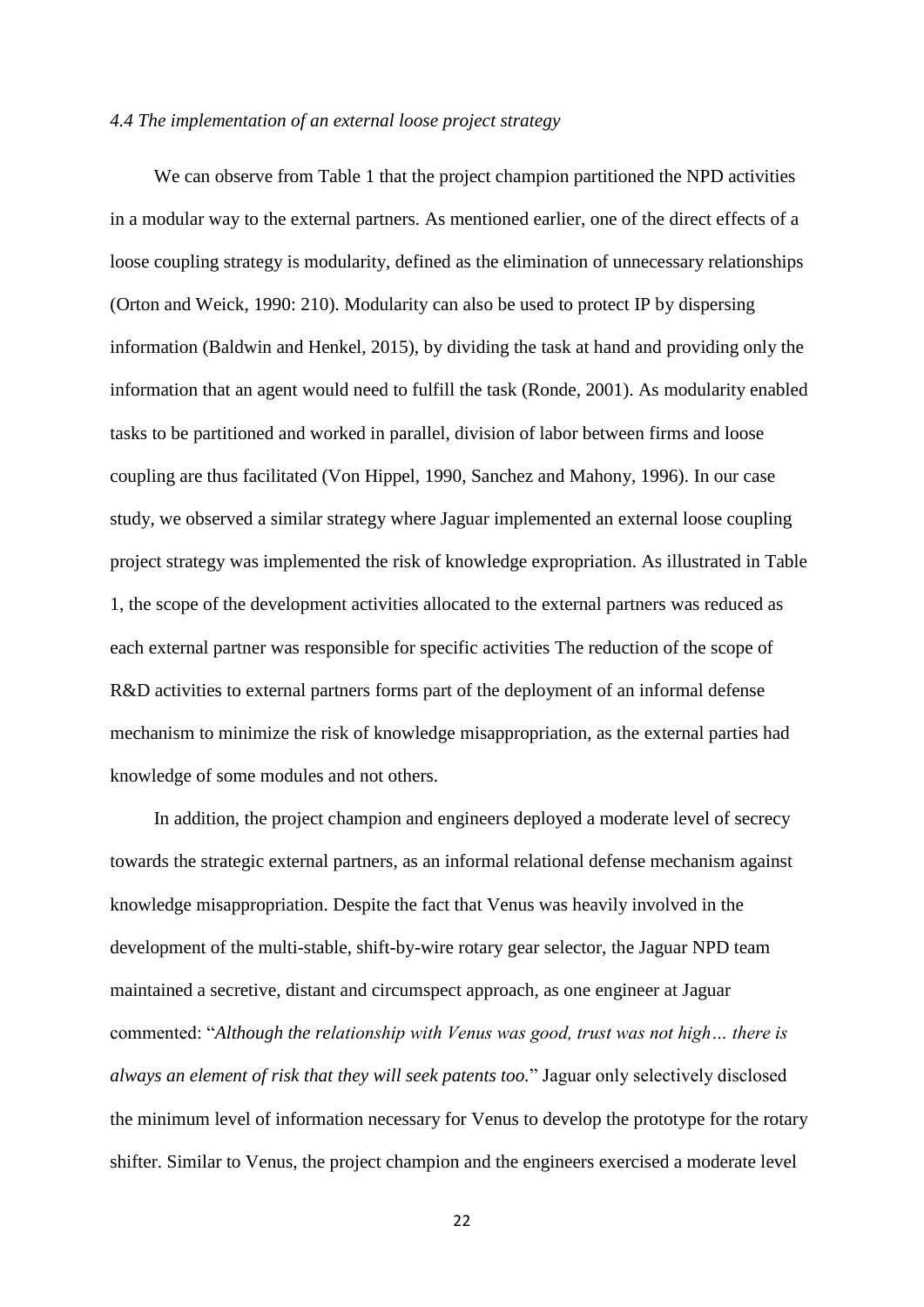of control and secrecy with Crios during the project by regularly requesting reports on the status of work in progress. The relationship was governed with contractual mechanisms such as non-disclosure agreements (NDAs), and fixed price contracts. The fixed price contract was in fact an effective mechanism for Jaguar to keep full control over the project and in Venus's view: '*an open ended contract with a drawback budget would have been more appropriate*'. The distance of the relationship between Jaguar and Venus is further exemplified by the fact that the key engineer at Venus was not yet aware that Jaguar had successfully registered a patent for the rotary shifter in our round of interviews in 2009.

As illustrated in Figure 2, despite the use of an external loose coupling project strategy during different stages of the project, one of the external partners, Crios, independently filed and successfully registered a patent for a technological innovation of a component within the rotary shifter at stage four (design and engineering) of the project. The relationship with both universities was less guarded and secretive than the relationships with Venus and Crios as the risks of misappropriation of knowledge were lower. For example, the collaboration with the University of Asteria lasted for three months and the level of cooperation was '*constructive and informal'*. As the task was less critical and uncertain, the Jaguar team exercised less pressure and control during the project as the Project Engineer at the University reported: *'they trusted us to do the work with minimum supervision and auditing*'.

#### *4.5 Who profited from the innovation?*

Jaguar largely profited from the innovation of the rotary shifter that contributed to the success of XF sales as "*it was the most prominent technological innovation of the XF*" (Head of Research). There are three indicators of the success of the rotary shifter. First, Jaguar was granted four patents for different aspects of the multi-stable shift-by-wire rotary gear selector in the US and a number of other jurisdictions, indicating that the multi-stable system of the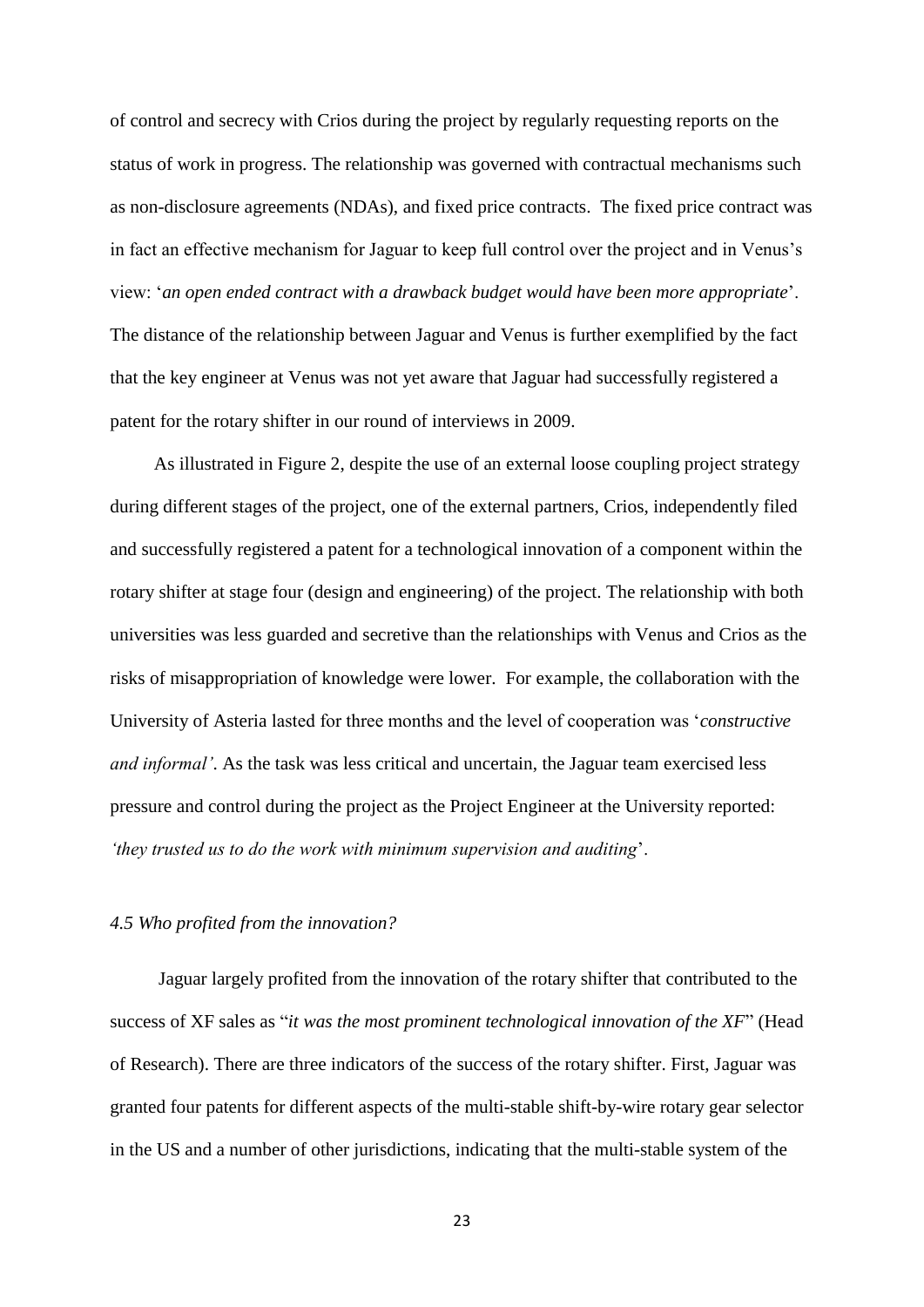rotary shifter developed by Jaguar had a unique product competitive advantage, which was legally protected. Second, the rotary shifter was rolled out in other subsequent models of Land Rover and Jaguar vehicles as a result of its strong endorsement by customers. The quality of the shifter and the multi-stable system developed by Jaguar was good in relation to the safety standards of drivers; in contrast to competitors, there have been no quality issues leading to product recall and impairment of the ability of Jaguar to generate long term profits. Third, the sales performance of the XF indirectly reflects the success of the multi-stable shift-by-wire rotary gear selector, which was regarded as its key technological innovation. As reported by the Finance team of Jaguar, there was a sharp growth in sales of the XF in the UK, with an increase of 36% between the first half of 2008 (launch of the XF) and the first half of 2010. Despite the financial crisis and recession, the XF gained market share in the UK with an appreciation of seven per cent in the premium car market between the first half of 2008 (12.6%) and the first half of 2010 (19.6%). However, despite the pro-active deployment of a range of formal and informal appropriation mechanisms combined with project strategy (i.e. loosely coupled project), we also observe the risk of an open innovation strategy in terms of inadvertent knowledge spill-over and potential threat to the profit of the innovating firm. Although Jaguar appropriated the lion's share of the innovation, Crios also appropriated a small share by independently filing a patent.

#### **5. Discussion and Conclusions**

Our paper examines the decision NPD project managers face about whether and when to open their innovation projects. Previous studies that have examined the tension between openness and closedness are primarily at the firm and business models levels (Appleyard and Chesbrough, 2017; Ciravegna and Maielli, 2011; Katila and Mang, 2003; Alexy et al, 2009; Manzini, Lazzarotti and Pellegrini, 2016), and therefore there is little understanding of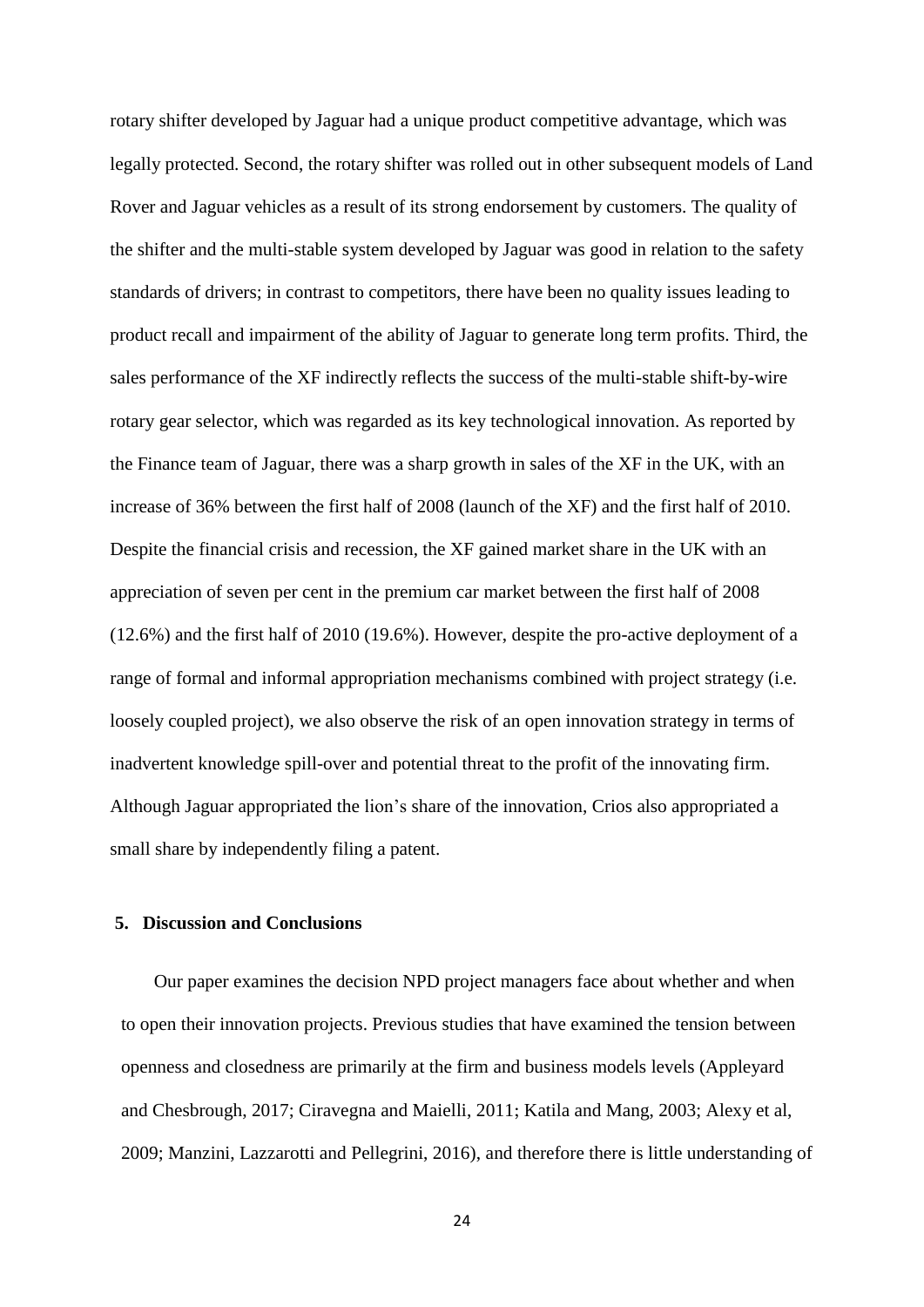how the choice between closed and open innovation is managed at the project level. Building on the PFI framework, we provide several contributions to the innovation management literature. First, our theoretical framework contributes to a process and temporal perspective of open innovation by providing empirical evidence that the choice between openness and closedness is not static but a dynamic strategy. Second, we extend the PFI model by considering appropriability regimes not as fixed but as variable over time. Third, we contribute to the open innovation literature by identifying two core project processes and their enabling mechanisms, which influenced the ability of Jaguar to maximize profits from the innovation of the project. These two core processes are: a) the timing of openness to external partners and b) an external loose project strategy after the shift to open innovation. Interestingly, by taking a temporal perspective our secondary contribution relates to the extension of the PFI model: we carve out an important distinction between *factors* and *processes*. We were in a position to go beyond the *factors* as represented in the PFI model at a specific point of time, and instead observe project *processes* and their *enabling mechanisms* which unfold during the different stages of the project.

#### *5.1 Timing of shifting from a closed to an open model of innovation*

The first core project process that influenced the ability of Jaguar to maximize profits from the innovation was the timing of openness to external partners. Previous research has emphasized the benefits of early supplier integration in the NPD process in terms of a reduction of modification costs and improved time to market (Milison and Wilemon, 1992; Swink, Talluri and Pandejpong, 2006; Wynstra and Pierick, 2000). However, the benefits of supplier integration into NPD are not universal, as supported in our case study [\(Eisenhardt](#page-31-0)  [and Tabrizi, 1995;](#page-31-0) Najafi et al., 2013; Trygg, 1993). Our findings show that Jaguar avoided the trap of early openness by judiciously closing the innovation model to any external partners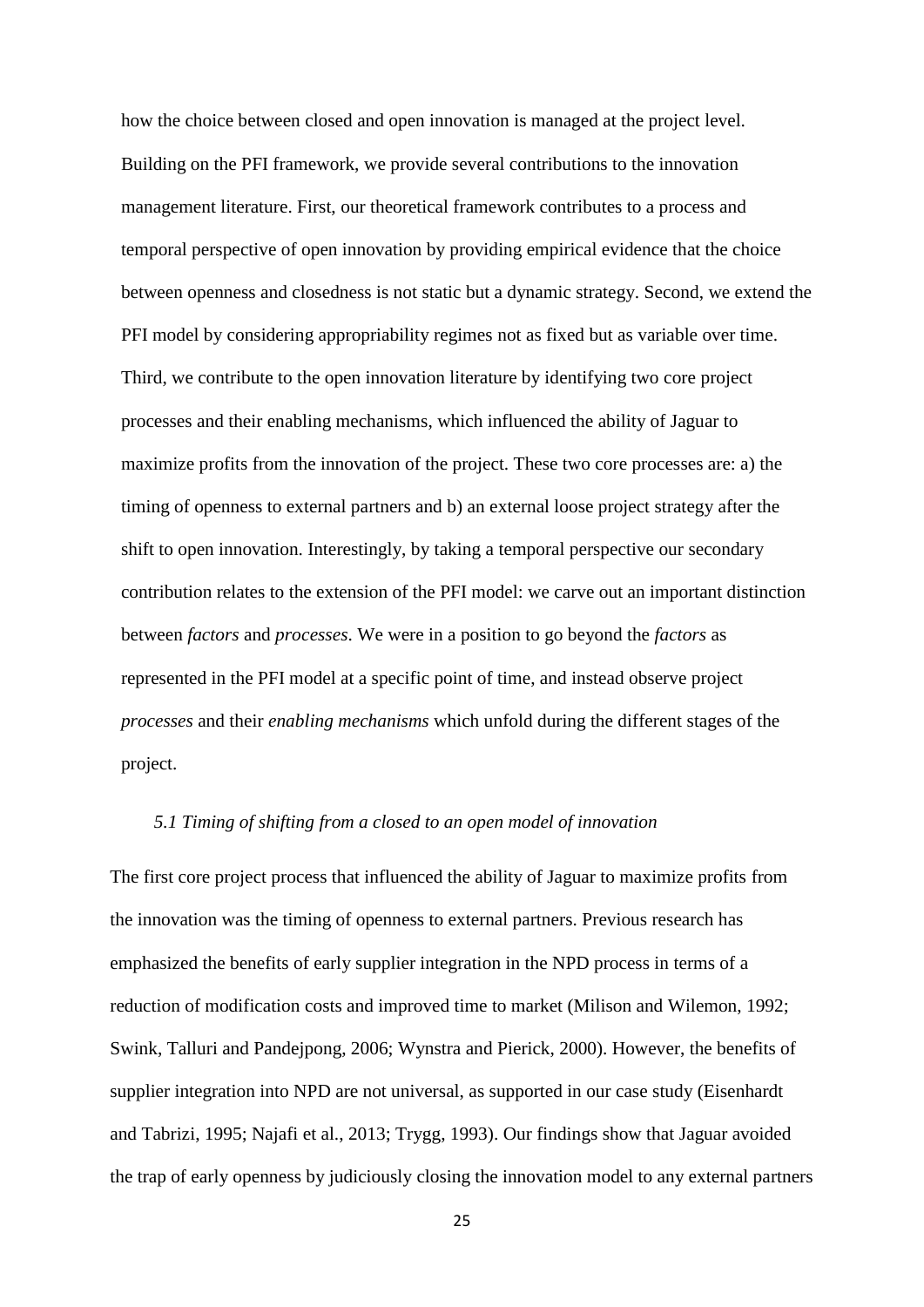in the early stages of the project. The drivers of a closed innovation model were a weak patent position and the time required to increase the technological maturity of the innovation, prior to the application of a patent. The closed model of innovation was enabled by Jaguar's world class R&D capabilities. In line with the PFI model, the absence of any IP protection makes imitation easy in stages one and two of the project; hence markets do not work well and the profits from the innovation may accrue to others rather than the innovator. However, in the PFI framework, appropriability regimes are fixed in time, although this misses the critical element that firms can also endogenously shape it by their behaviors and strategies, either by strengthening or weakening it over time (Pisano, 2006). By shifting from a static to a dynamic representation of the PFI framework at the project level, we extend the PFI model by providing a fine-grained view of how NPD managers proactively change the IP position from a weak to a strong one and deploy several informal defense mechanisms at different stages of the project to minimize the risks of misappropriation

As the project was progressing, higher innovation speed combined with the need for complementary capabilities motivated the shift from a closed to an open model of innovation. Our findings also suggest that it is not just a question of either closing or opening the model of innovation, but there was an intermediate process in readying the transition from closed to open innovation enabled by two mechanisms. First, the pro-active change in the IP position from a weak to a strong position, as marked by submission of a patent prior to shifting to an open model of innovation, was the first early defensive mechanism that conferred on Jaguar an effective protection against opportunistic behavior, which strengthened its potential to profit from the innovation before engaging with any external partners. Our findings support the view that IP enables open innovation as it is a safeguard for knowledge protection (Bahemia et al., 2017; Laursen and Salter, 2014; Zobel et al., 2016), rather than the view that patents may hinder open innovation relationships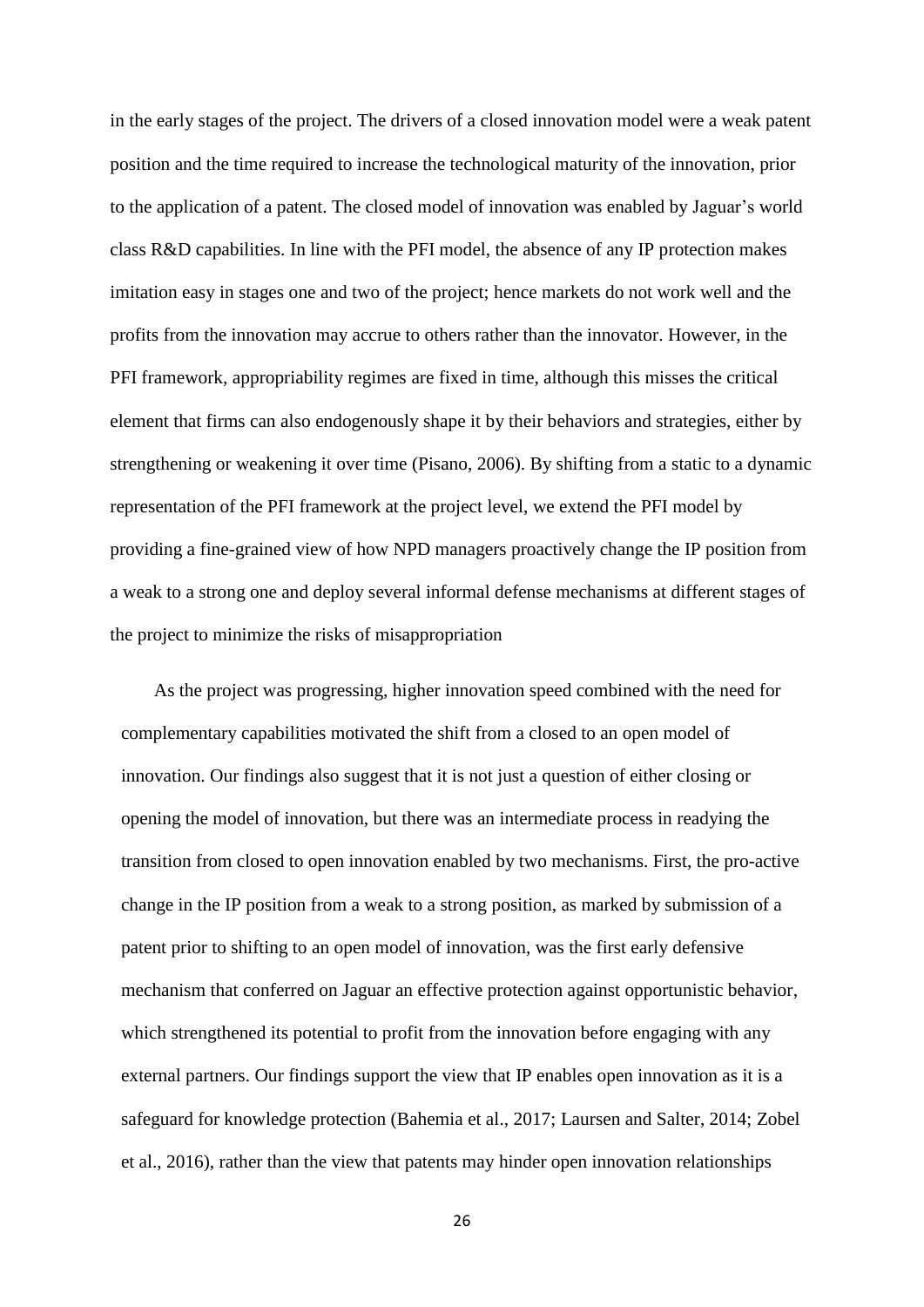(Katila and Mang, 2003; Katila, Rosenberger and Eisenhardt, 2008; West and Gallagher, 2006).

Second, an internal loose coupling project strategy that involved discretion, and modularity (Orton and Weick, 1990) was deployed as another mechanism to facilitate the intermediate process of readying the transition from closed to open innovation. For example, the project champion had the discretion and the autonomy to accelerate the innovation project. From this perspective, the project became more loosely coupled as the project champion was able to free it temporarily from the constraints of the firm (i.e. project termination) by uncoupling it from the internal R&D of Jaguar and opening the innovation model to external partners as a way of accelerating the innovation speed, and increasing variety (inputs from external partners). Furthermore, in keeping with the theory of loose coupling, modularity was present as unnecessary strong relationships with internal engineers were eliminated. In our case study, coupling provided access to internal resources, whereas modularity produced looseness and flexibility because internal R&D engineers were temporarily brought to the project only when needed.

*5.2 The implementation of an external loose project strategy after the shift to open innovation*

The second core project process that determined the ability of Jaguar to maximize the lion's share of the profits was the implementation of an external loose project strategy that was enabled by two forms of modularity that we observe in our case study (Orton and Weick, 1990). First, the innovation activities that were allocated to the external partners in the middle stages of the project were partitioned and modularized such that the external partners had knowledge of some modules and not of others. This form of modularity was an effective mechanism to hide information, protect IP and mitigate the risks of expropriation (Baldwin and Henkel, 2015; Ronde, 2001). Reduction of the scope of an alliance is an effective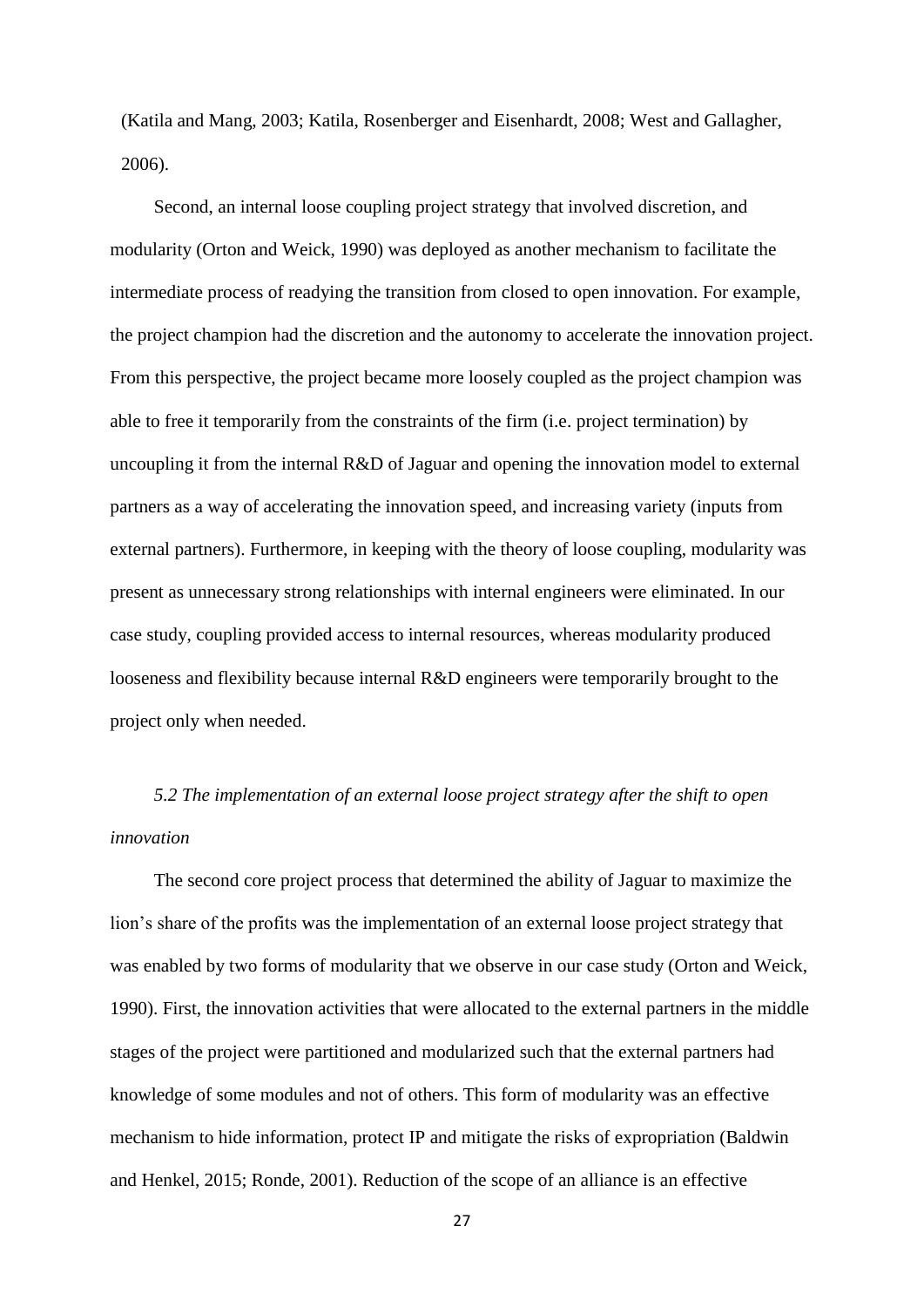alternative response to hazards in R&D cooperation, and control of the risks of leakage (Oxley and Sampson, 2004). Second, the project manager kept strategic suppliers at a distance by developing secretive and guarded behavior as an informal relational defense mechanism against the risk of the misappropriation of resources by external partners. Embedded ties between firms and external partners may also have a negative effect on knowledge sharing for innovation, as there are increased opportunities for using exchanged knowledge, to the detriment of partners (Anderson and Jap, 2005; Grayson and Ambler, 1999; Selnes and Sallis, 2003). Taken together, the development of guarded and distant relationships as well as the reduction of the scope of the tasks assigned to external partners, can be considered as complementary informal defense mechanisms to the formal one that were deployed to nurture causal ambiguity in order to protect the radical innovation against imitation and the risks of misappropriation. According to the resource-based view of the firm, causal ambiguity "*acts as a powerful block on both imitation and factor mobility*" (Lippman and Rumelt, 1982, pp. 420).

Although the timing of the shift from a closed to an open innovation model and the implementation of an external loose coupling project strategy were key project processes that determined the ability of Jaguar to capture most of the value generated from the innovation, there were still risks of misappropriation of IP, as was demonstrated by Crios who independently patented technology from the foreground knowledge of the project (Granstrand, 2001). This shows that despite the development of guarded relationships, there was a collateral risk of losing intellectual capital as external partners engaged in the project can find ways to circumvent patents (Arundel, 2001; Cohen, Goto, Nagata, Nelson, and Walsh, 2002; Granstrand and Holgersson, 2014; Levin, et al., 1987). Although Crios filed a patent, the benefits that Jaguar has gained from their open innovation strategy in terms of speed of innovation and access to complementary capabilities substantially outweighed the small share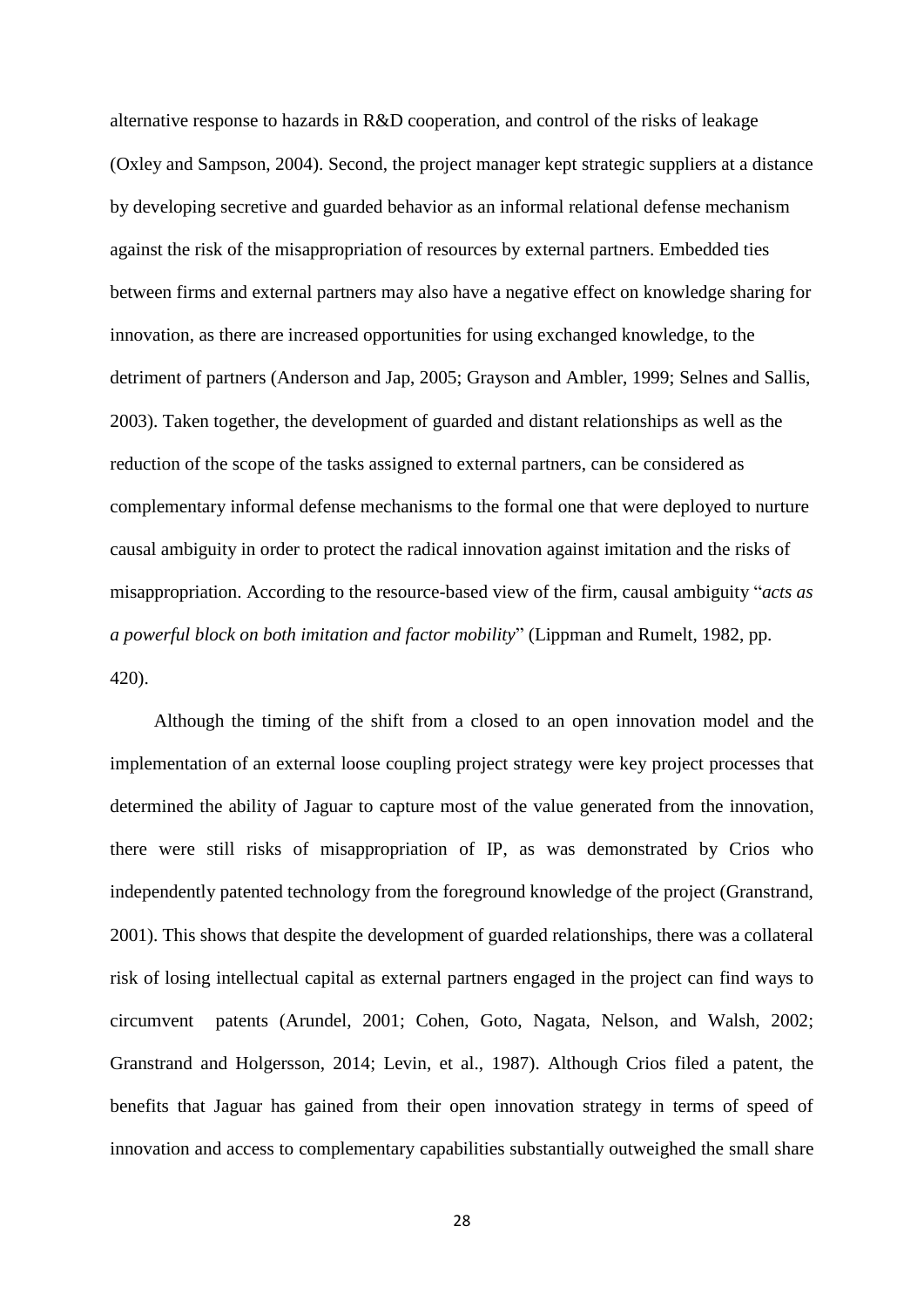of profits appropriated by Crios as it was ultimately reflected by the project champion, '*there are risks to open innovation, these risks can be managed….the biggest risk is not to open the innovation process.'* 

#### *5.4 Limitations and future research*

Whilst this research has provided a fine-grained view of the dynamics between closed and open innovation at the project level, the findings of the case study remain limited to a single case study of a luxury car manufacturer, and its external validity therefore remains limited. We need additional case studies from the automotive industry, as well as from industries that are less conservative in their innovation strategy than car manufacturers (Dodourava and Bevis, 2014). Our findings are also restricted to a radical innovation, and it is uncertain if the conclusions can be extended to other types of innovation, such as incremental and process innovations. There are several suggestions for future research. First, by moving from cross-sectional studies to longitudinal or panel studies that incorporate a temporal perspective, researchers can develop better theoretical frameworks of open innovation, as opening or closing of a project proves to be an essential dimension in the conceptualization of open innovation. We encourage researchers to do quantitative research about the dynamics of openness across different stages of NPD projects as our case study has clearly demonstrated there is a high degree of variation in terms of the type of innovation models (open versus closed), and in terms of the appropriation strategies (formal and informal) during the lifecycle of the project. Second, the current study describes a relatively successful project with respect to the timing of the transition between closed and open innovation. It would be interesting to examine failure cases and analyze how the poor timing of the transition between closed and open innovation during a project leads – among other factors – to a poor outcome. Finally, our case study has focused on factors that influence the movement from closed to open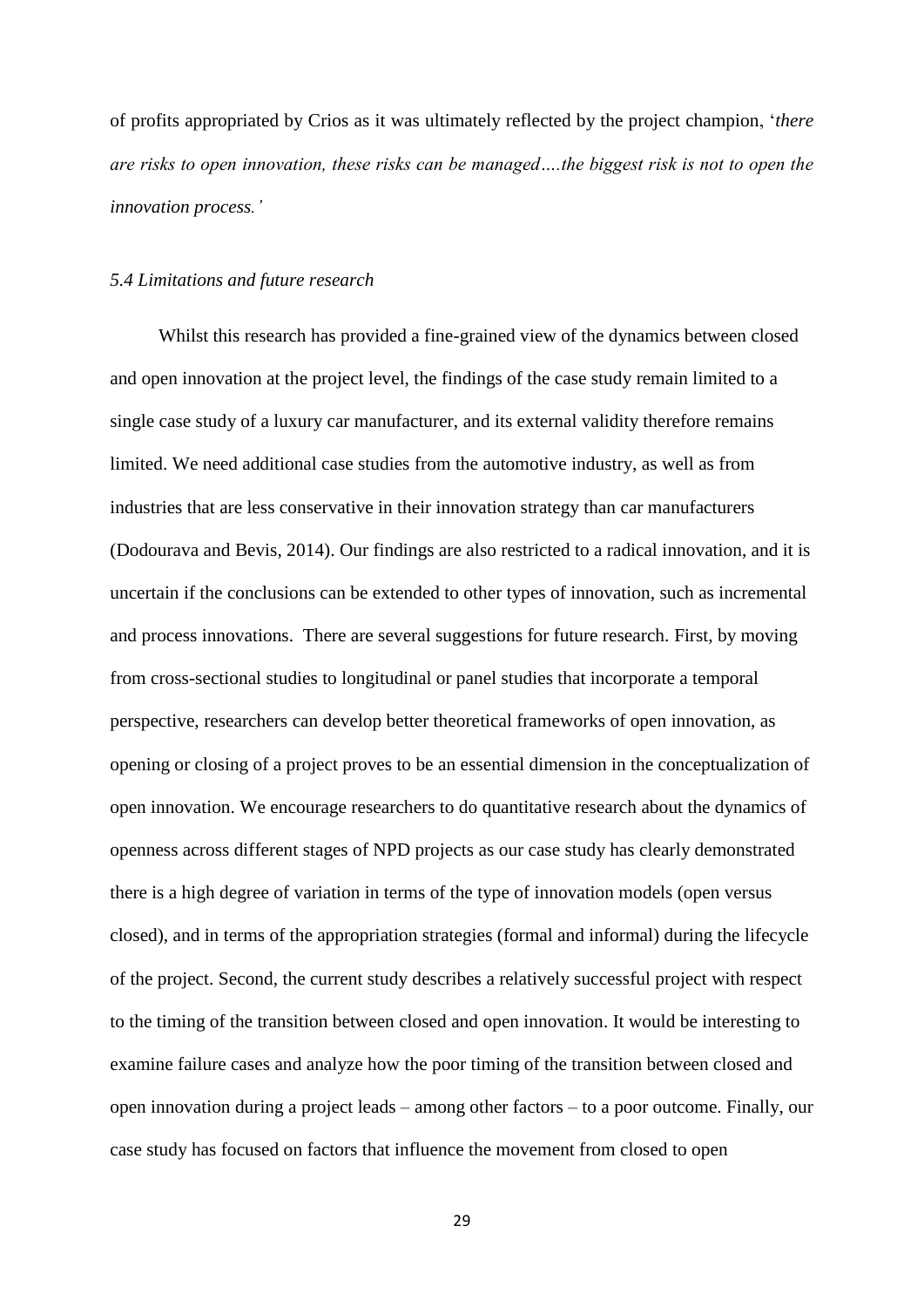innovation, but the dynamics can also go in the other direction. Multiple case studies will allow an in-depth understanding of the wide array of other possible causal conditions that would potentially influence a different sequencing between closed and open models of innovation than the one charted in our case study.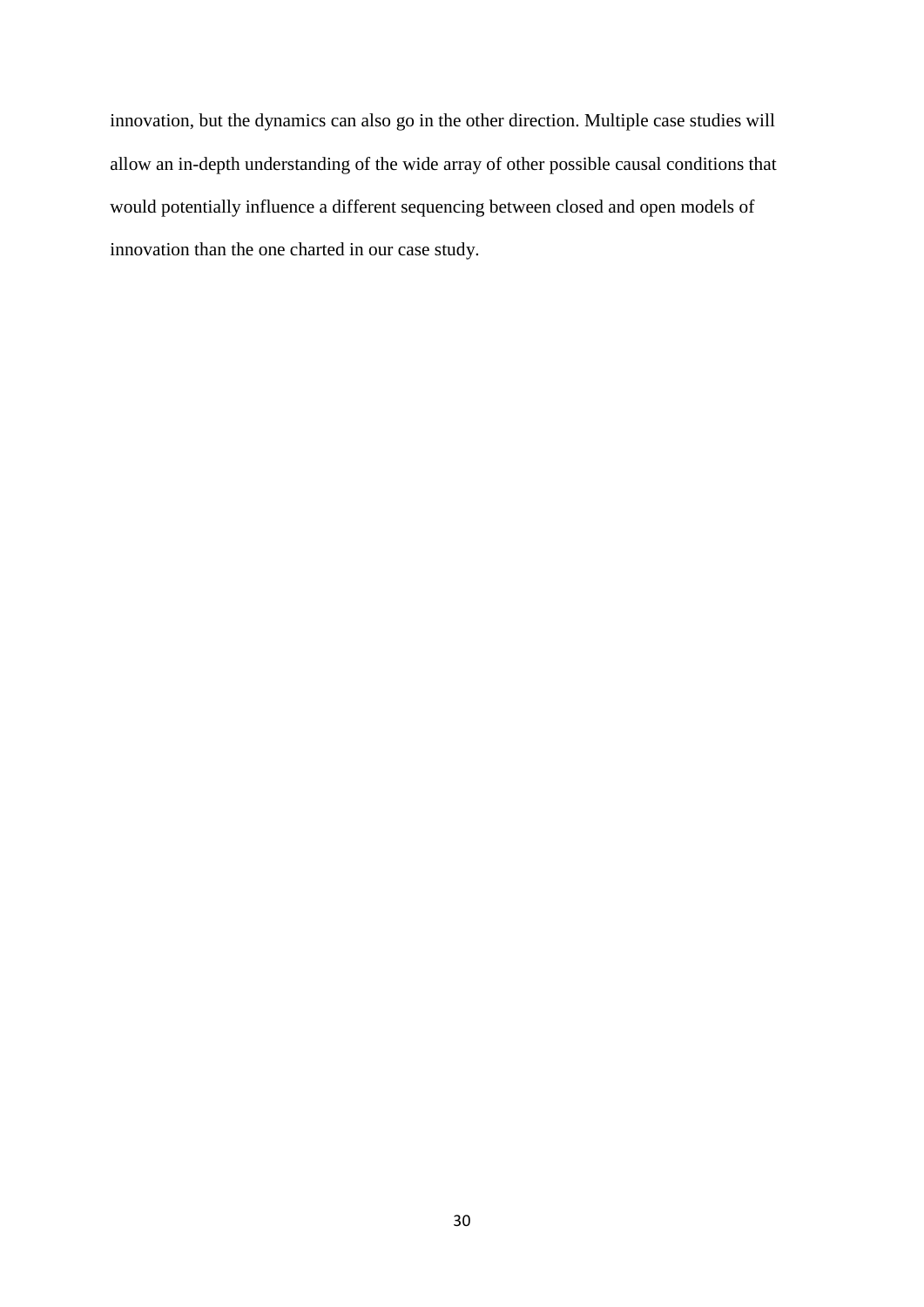### **References**

Alexy, O., Criscuolo, P. and Salter, A. (2009). Does IP Strategy Have to Cripple Open Innovation?, *Sloan Management Review*, 51(1), 71-77.

Almirall, E., and Casadesus-Masanell, R. (2010). Open versus closed innovation: A model of discovery and divergence. *Academy of management review*, *35*(1), 27-47.

Amara, N., Landry, R., and Traor, N.(2008). Managing the protection of innovations in knowledge-intensive business services, *Research Policy* 37(9): 1530-1547.

Ancona, D.G., Goodman, P.S., Lawrence, B.S. and Tushman, M.L., (2001). Time: A new research lens. *Academy of management Review*, *26*(4), pp.645-663.

Anderson, E. and Jap, S. (2005). The Dark Side of Close Relationships, *MIT Sloan Management Review* 46(3): 75-82.

Appleyard, M. M., and Chesbrough, H. W. (2017). The Dynamics of Open Strategy: From Adoption to Reversion. *Long Range Planning*, 50(3): 310-321.

Arundel, A.(2001). The relative effectiveness of patents and secrecy for appropriation, *Research Policy* 30(4): 611.

Bahemia, H., and Squire, B. (2010). A contingent perspective of open innovation in new product development projects. *International Journal of Innovation Management* 14(4): 603- 627.

Bahemia, H., Squire, B. and Cousins, P.A. (2017) A multidimensional approach for managing open innovation for New Product Development Projects. *International Journal of Operations and Production Management: 37*(10), 1366-1385

Baldwin, C. Y., & Henkel, J. 2015. Modularity and intellectual property protection. Strategic Management Journal, 36 (11): 1637–1655.

Barzelay, M. 1993. The single case study as intellectually ambitious inquiry. *Journal of Public Administration Research and Theory*, 3(3): 305-318.

Belderbos, R., Cassiman, B., Faems, D., Leten, B., & Van Looy, B. (2014). Co-ownership of intellectual property: Exploring the value-appropriation and value-creation implications of copatenting with different partners. *Research Policy*, *43*(5), 841-852.

Ciravegna, L. and Maielli, G. (2011). Outsourcing of New Product Development and the Opening of Innovation in Mature Industries: A longitudinal study of fiat during crisis and recovery, International Journal of Innovation Management 15 (1): 69–93

Cohen, W., Goto, M., Nagata, A., Nelson, R. and Walsh, J.P.(2002). RandD spillovers, patents and the incentives to innovate in Japan and the United States. *Research Policy* 31(8/9): 1349.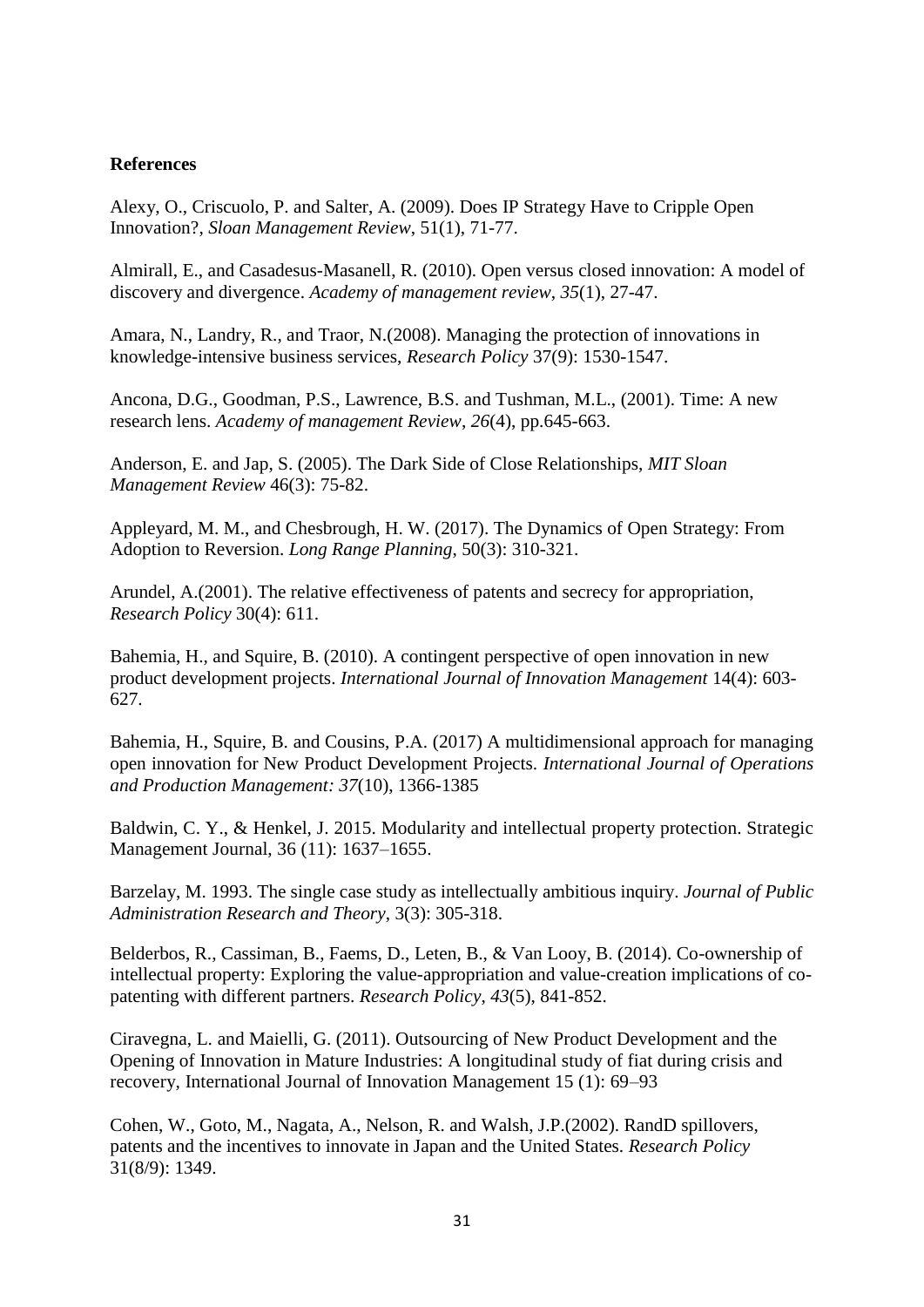Corbin, J., & Strauss, A. (2015). *Basics of qualitative research: Techniques and procedures for developing grounded theory* (4th ed.). Thousand Oaks, CA: Sage.

Das, T. K.(2005). Deceitful behaviors of alliance partners: Potential and prevention. *Management Decision* 43 (5): 706–19.

Di Minin, A., & Faems, D. (2013). Building Appropriation Advantage. *California Management Review*, *55*(4), 7-14.

Dodourova, M. and Bevis, K., 2014. Networking innovation in the European car industry: Does the Open Innovation model fit?. *Transportation Research Part A: Policy and Practice*, *69*, pp.252-271.

Du, J., Leten, B. and Vanhaverbeke W. (2014). Managing open innovation projects with science-based and market-based partners. *Research Policy* 43: 828-840.

<span id="page-31-0"></span>Eisenhardt, K. M. and Tabrizi, B. N. (1995). Accelerating adaptive processes: product innovation in the global computer industry. *Administrative Science Quarterly* 40(1): 84-110.

Garcia, R. and Calantone, R.(2002). A critical look at technological innovation typology and innovativeness terminology: a literature review. *Journal of Product Innovation Management*, 19(2): 110-132.

Gassmann, O. and Enkel, E., 2004. *Towards a theory of open innovation: three core process archetypes*. R&D Management Conference (RADMA) Lisbon.

Gioia, D., Corley, G. and Hamilton A.(2012). Seeking qualitative rigor in inductive research: notes on the Gioia methodology. *Organizational Research Methods* 16(1): 15-31.

Granstrand, O.(2001). *IPR Aspects of Internet Collaborations.* Final report to the European Commission, Dir. B, March 2001.

Grayson, K. and Ambler, T.(1999). The Dark Side of Long-Term Relationships in Marketing Services. *Journal of Marketing Research* 36(1): 132-141.

Griffin, A. (2002). Product development cycle time for business-to-business products. *Industrial Marketing Management,* 31(4): 291-304.

Handfield, R., Ragatz, K., Petersen, and Monczka, R.(1999). Involving Suppliers in New Product Development. *California Management Review* (42)1: 59-82.

Hoang, H., and Rothaermel, F. T.(2010). Leveraging internal and external experience: exploration, exploitation, and R and D project performance. *Strategic Management Journal,* 31, 734–758.

Huizingh, E. K. R. E.(2011). Open innovation: State of the art and future perspectives. *Technovation* 31 (1): 2–9.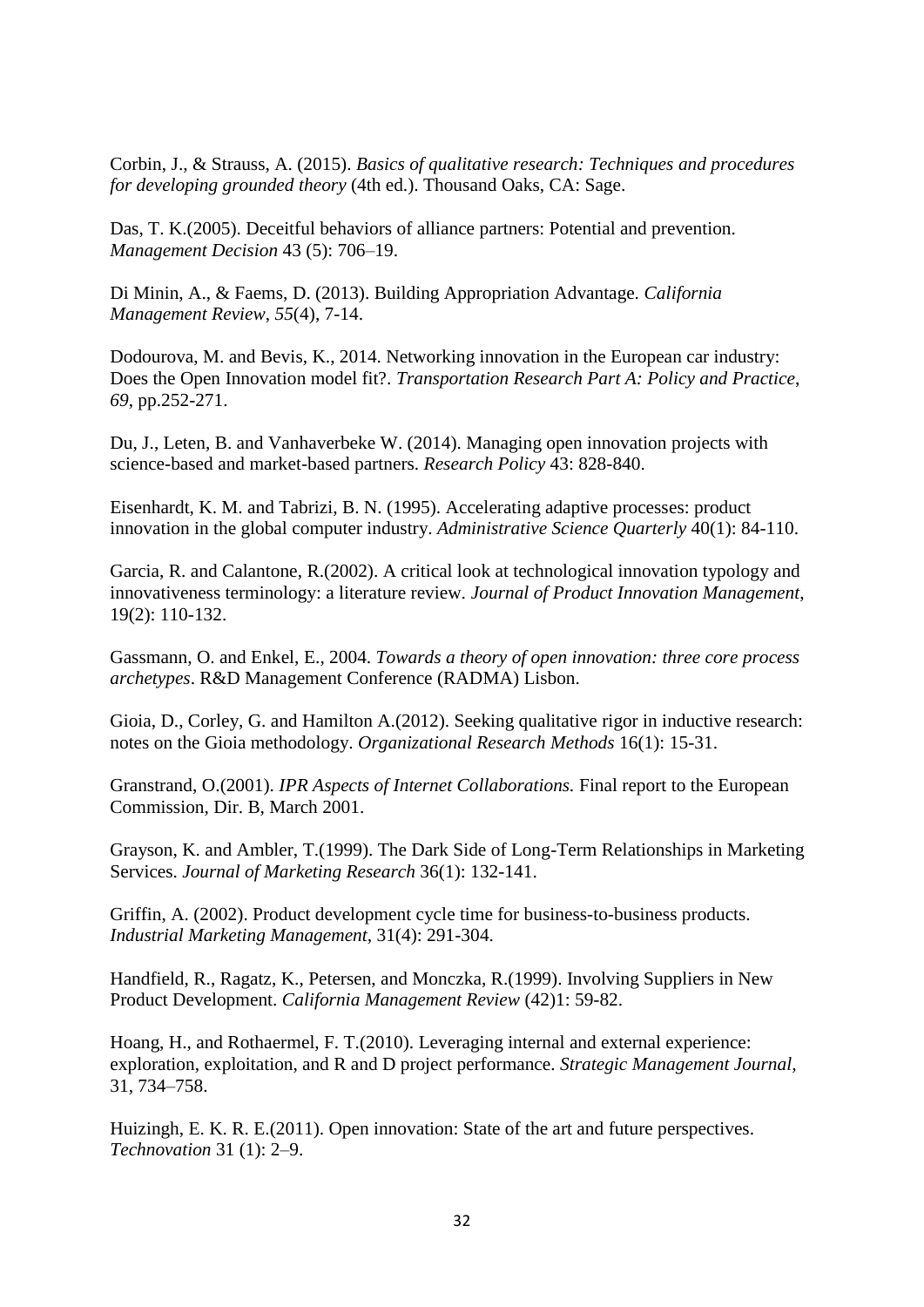Hurmelinna-Laukkanen, P.(2009). The availability, strength and efficiency of appropriability mechanisms—Protecting investments in knowledge creation, *International Journal of Technology Management* 45 (3/4): 282–90.

Hsu D. H., Ziedonis R. H.*(2013), Resources as dual sources of advantage: implications for valuing entrepreneurial-firm patents. Strategic Management Journal, 34, 761–781.*

Johannessen, J.-A., Olsen, B. and Lumpkin, G.T.(2001). Innovation as newness: What is new, how new, and new to whom?, *European Journal of Innovation Management*, 4(1): 20-31.

Katila, R. J. Rosenberger, J. and Eisenhardt, K.(2008). Swimming with sharks: technology ventures defence mechanisms and corporate relationships, *Administrative Science Quarterly* (53): 295-332.

Katila, R. and Mang. P.(2003). Exploiting technological opportunities: the timing of collaborations, *Research Policy* 32: 317-332.

Katz, R. and Allen, T.J. (1982). Investigating the not-invented-her (NIH) syndrome: A look at performance, tenure and communication patterns of 50 R&D project groups, *R&D Management* , 12, 7-19.

Kessler, E. H., and Chakrabarti, A. K. (1996). Innovation speed: A Conceptual Model of Context, antecedents and outcomes. *Academy Of Management Review*, *21*(4): 1143-1191.

Langley, A., Smallman, C., Tsoukas, H. and Van de Ven, A.H., 2013. Process studies of change in organization and management: Unveiling temporality, activity, and flow. *Academy of Management Journal*, *56*(1), pp.1-13.

Langley, A., 1999. Strategies for theorizing from process data. *Academy of Management Review*, *24*(4), pp.691-710.

Laursen, K. and Salter, A.(2014). 'The paradox of openness: appropriability, external search and collaboration', *Research Policy* (43) 867-878.

Leiponen, A. (2012). The benefits of R&D and breadth in innovation strategies: a comparison of Finnish service and manufacturing firms. *Industrial and Corporate Change*

Levin. Klevorick, R. Nelson, R. and Winter, S.(1987). Appropriating the returns from industrial research and development, *Brookings Papers on Economic Activity* 3, pp. 783–831.

Lippman, S.A. and Rumelt, R.P.(1982). Uncertain imitability: an analysis of interfirm differences in efficiency under competition, *The Bell Journal of Economics* 13(2), pp. 418– 438.

Manzini, R., Lazzarotti, V., & Pellegrini, L. (2016). How to Remain as Closed as Possible in the Open Innovation Era: The Case of Lindt & Sprüngli. *Long Range Planning*.

Milison, M. R., Raj, S. P. and Wilemon, D.(1992). A survey of major approaches for accelerating new product development, *Journal of Product Innovation Management*, 9(1): 53- 69.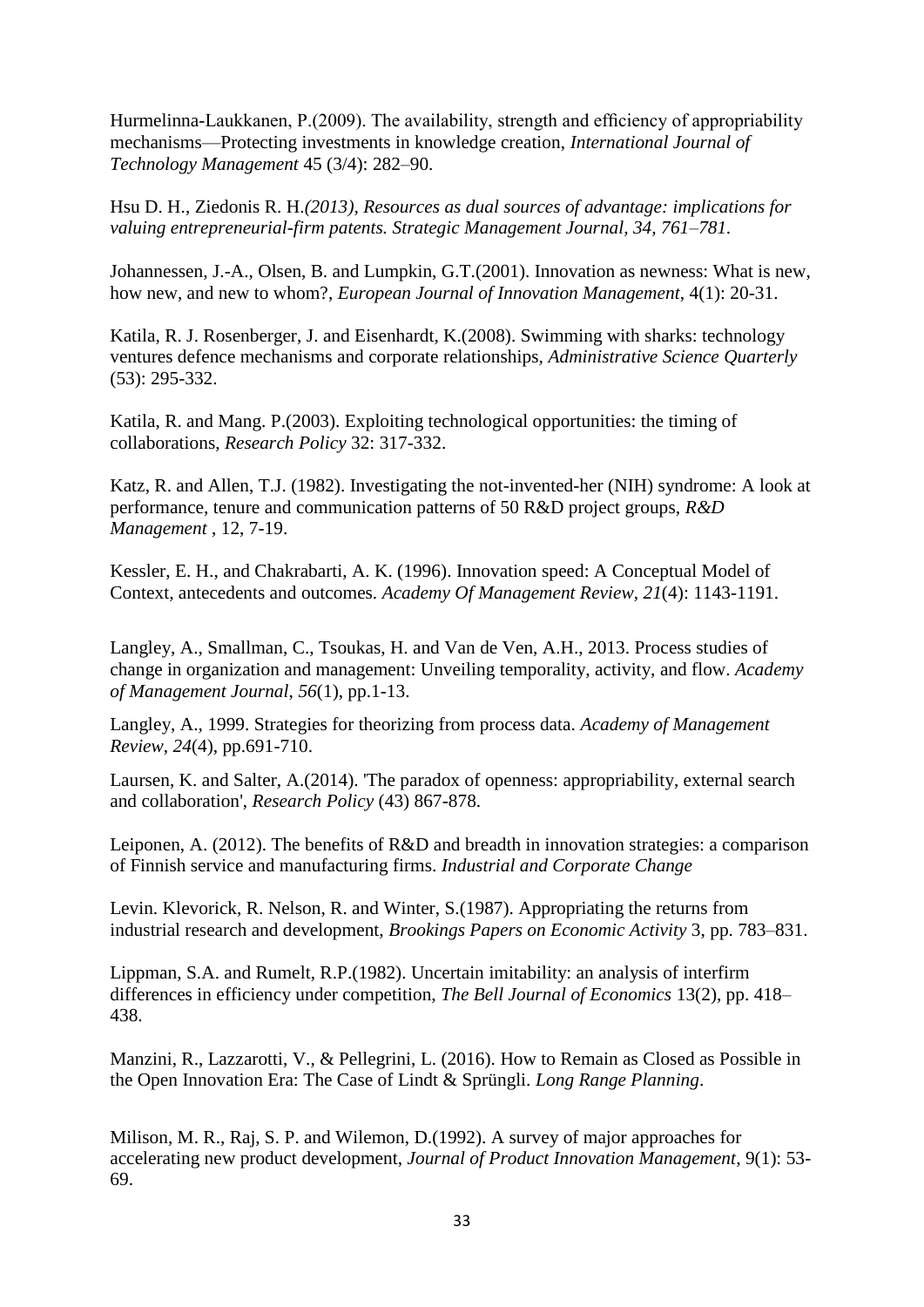Morgeson, F.P., Mitchell, T.R. and Liu, D., 2015. Event system theory: An event-oriented approach to the organizational sciences. *Academy of Management Review*, *40*(4), pp.515-537.

Najafi Tavani, S., Sharifi, H., & S. Ismail, H. (2013). A study of contingency relationships between supplier involvement, absorptive capacity and agile product innovation. *International Journal of Operations & Production Management*, *34*(1), 65-92.

Orton, J and Weick, K.(1990). Loosely coupled systems, a reconceptualization. *Academy of Management Review* 15(2): 203-223

Oxley, J,and Sampson, R. (2004), The Scope and Governance of International R&D Alliances, *Strategic Management Journal*, 25, 8/9: 723-749

Page-Jones, M. (1980) *The practical guide to structured systems design*. New York: Yourdon Press.

Pentland, B.T., 1999. Building process theory with narrative: From description to explanation. *Academy of management Review*, *24*(4), pp.711-724.

Pisano G. (2006). Profiting from innovation and the intellectual property revolution. *Research Policy*. 35(8): 1122-1130.

Reitzig, M. (2004). Strategic Management of intellectual property. *Sloan Management Review*, Spring, 35-40.

Rivette, K.G. & Kline, D. (1999) *Rembrandts in the Attic: Unlocking the Hidden Value of Patents*, Boston: Harvard Business School Press.

Rønde, T. 2001. Trade secrets and information sharing. *Journal of Economics and Management Strategy* 10, no. 3:391–417.

Salge, T., Farchi, T., Barrett, M., Michael, I. and Dopson, S.(2013). When does search openness really matter? A contingency study of health-care innovation projects, *Journal of Product Innovation Management* 30 (4): 659-676.

Sanchez. R., and Mahoney, JT. (1996) Modularity, flexibility and knowledge management in product and organisation design, *Strategic Management Journal* **17**(10) 63–67

Schweitzer, F. M., Gassmann, O., & Gaubinger, K. (2011). Open innovation and its effectiveness to embrace turbulent environments. *International Journal of Innovation Management*, *15*(06), 1191-1207.

Selnes, F. and Sallis, J.(2003). Promoting relationship learning, *Journal of Marketing* 67(3): 80-95.

Strauss, A and Corbin, J.(1998), *Basics of qualitative research: techniques and procedures for developing gorunded theory.* (2<sup>nd</sup> ed.). Thousand Oaks, CA: Sage.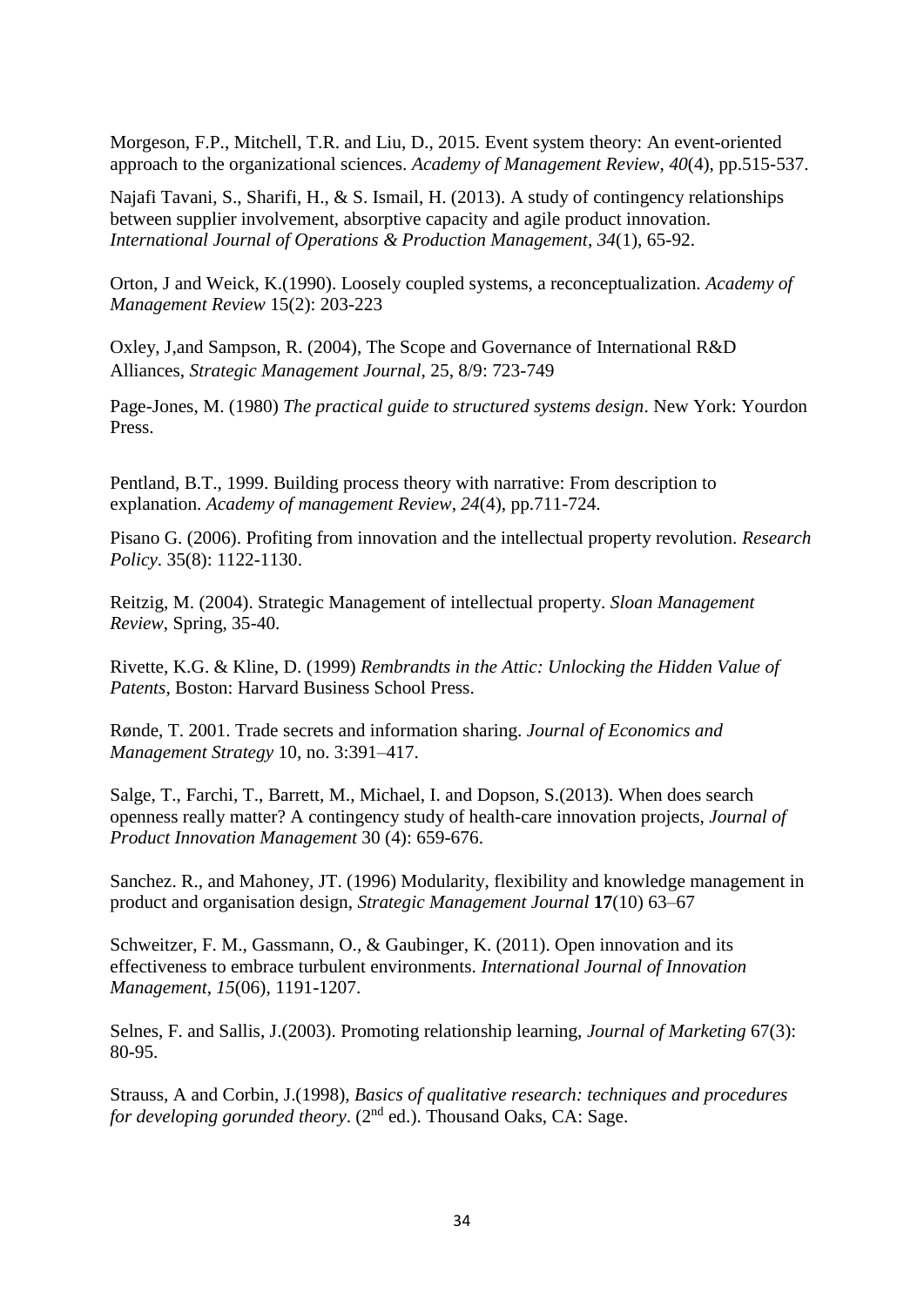Swink, M., Talluri, S. and Pandejpong, T.(2006). Faster, better, cheaper: A study of NPD project efficiency and performance trade-offs. *Journal of Operations Management*, 24(5): 542-562.

Teece, D.J., 1986. Profiting from technological innovation: Implications for integration, collaboration, licensing and public policy. *Research policy*, *15*(6), pp.285-305.

Teece, D.J. (1988). **"**Capturing Value From Knowledge Assets: The New Economy, Markets for Know-How and Intangible Assets,**"** *California Management Review*, 40(3): 55-79.

Teece, D. (2006). Reflections on **'**Profiting from Innovation**'**, *Research Policy*, 35/8: 1131- 1146.

Van de Ven, A.H., 1992. Suggestions for studying strategy process: A research note. *Strategic Management Journal*, *13*(5), pp.169-188.

Vanhaverbeke W., Chesbrough H., West J.*(2014), Surfing the new wave of open innovation research* in Chesbrough H., Vanhaverbeke W., West J. (eds), New Frontiers in Open Innovation. Oxford University Press: Oxford, UK, pp. 281–294.

Vanhaverbeke, W., Du, J., Leten, B. and Aalders, F. (2014). *Exploring Open Innovation at the Level of R&D Projects.* In: Chesbrough, Henry, Vanhaverbeke, Wim and West, Joel (eds), New Frontiers in Open Innovation, Oxford University Press, 115-131.

von Hippel, E. (1990). 'Task partitioning: An inno- vation process variable', Research Policy, 19 (5), pp. 407-418.

Weick, KE (1976) Educational Organizations as Loosely Coupled Systems, *Administrative Science Quarterly*, (21)1: 1-19.

West J., Gallagher S.*(2006),* Patterns of open innovation in open source software,' in Chesbrough H. W., Vanhaverbeke W., West J. (eds), *Open Innovation: Researching a New Paradigm.* Oxford University Press: Oxford, UK, pp. 22–106.

Wynstra, F., and Ten Pierick, E. (2000). Managing supplier involvement in new product development: a portfolio approach. *European Journal of Purchasing & Supply Management*, *6*(1), 49-57.

Yin, R. K.(2014). *Case study research : design and methods*. (5th ed.) London : Sage.

Zobel A.-K., Balsmeier B., Chesbrough H *(2016),* Does patenting help or hinder open innovation? Evidence from new entrants in the solar industry, *Industrial and Corporate Change, 25(2), 307–331.*

Zobel, A.-K., Lokshin, B. and Hagedoorn, J. (2017), Formal and informal appropriation mechanisms: the role of openness and innovativeness, *Technovation*, Vol. 59, January, pp. 44-54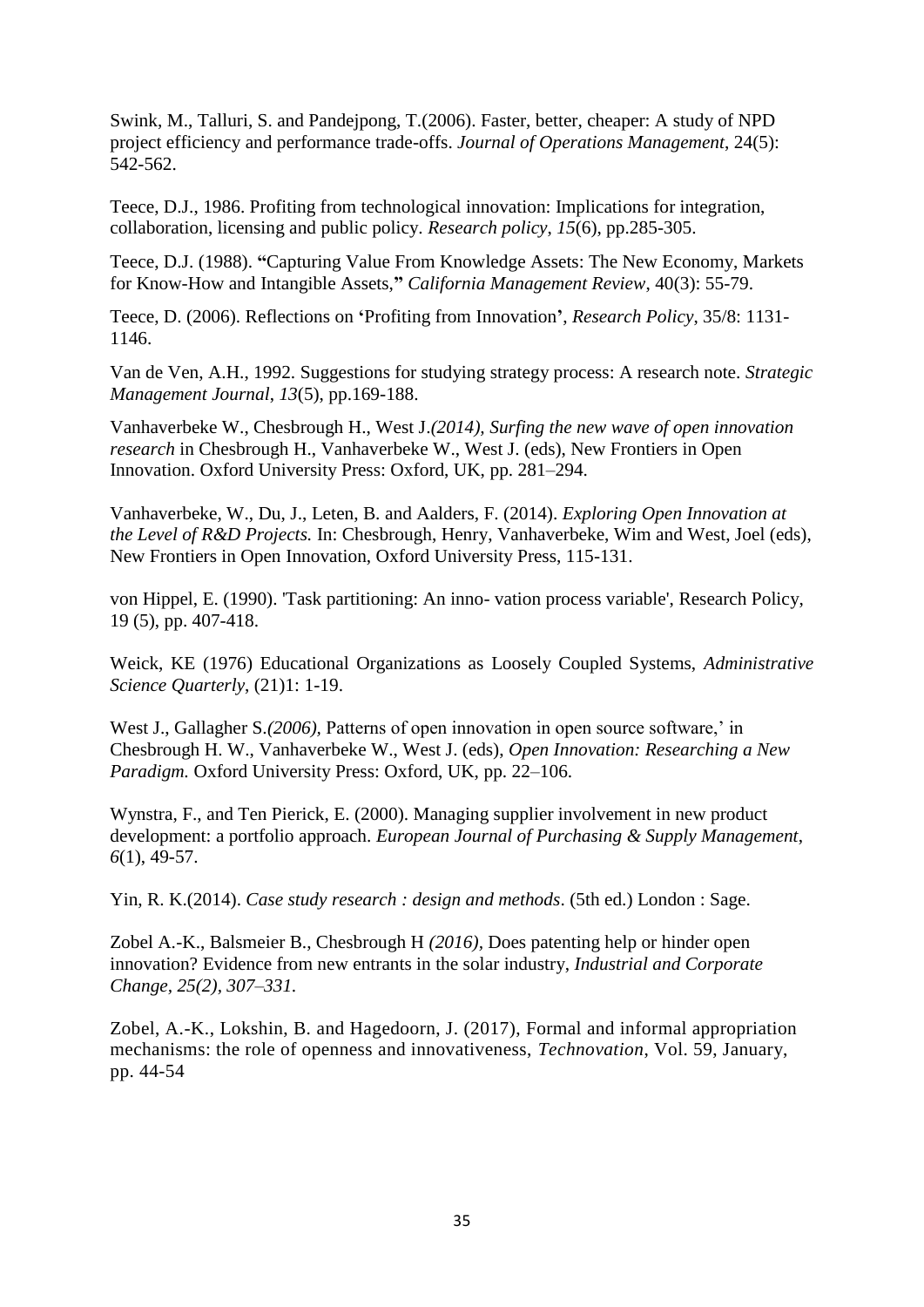## **Appendices.**

*Figure 1A: Aggregate dimension: Closed model of innovation during the project*

**First Order Categories Second Order Themes** 

**Stages 1, 2 and beginning of stage 3 Drivers of a closed model of innovation**

capability



We find a problem, work it through and solve it'. *(Design Manager)* The rotary shifter came from the research department very early on during the project' *(Research Director)* **Enabler of a closed model of innovation** The initial work was done remotely from any suppliers and collaborators in stage 1 and 2 We did it all internally in stage 1 and 2 of the project We did it on our own and then we worked very closely with suppliers to get what we wanted in the later stages (stages 3,4,5)' *(Engineer, Jaguar)* Internal research and development during the project: high research The idea of the rotary shifter was born internally in the company and

the concept was created internally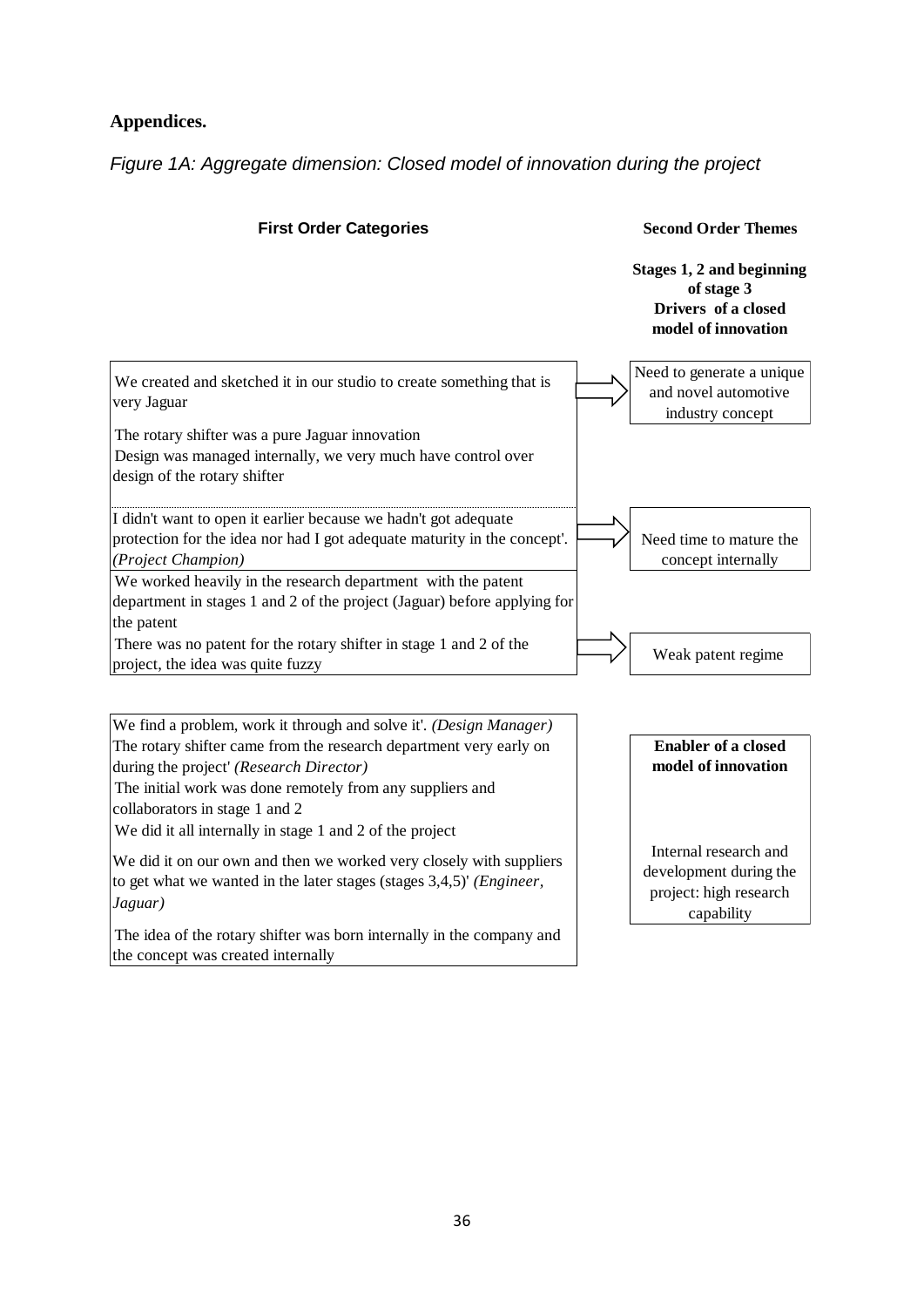### *Figure 1B: Aggregate dimension: Open model of innovation during the project*

#### **First Order Categories Second Order Themes Middle and late stages of the project (3,4,5)** At this point, I knew that the business itself was divided on the concept… there were an awful lot of concerns… so some of the concerns were: 'customers won't like this when they're driving' (*Project Champion)* **Surface Trigger to switch from a closed to open innovation**  Critical Event: High level of concerns by Senior Engineering Team 'It would have taken me longer to get all the people in the workshops together, all the people that knew about shift-by-wire together, all the people in the rapid prototyping team to generate the prototype parts. Whereas an engineering services company has got everything there and I can tell them, "This is what I want and I want it by this time. It was definitely in my interest to get the concerns addressed as fast as possible' *(Project Champion)* Need for a faster response time to the risks of project termination and need for innovation speed So, when I submit into Anaqua from that point on I can legally declare the idea as being patent pending, which we do. So, we say we have an idea under NDA, under the non-disclosure agreement, we say we have an idea and we say it is patent pending. *(Engineer, Jaguar)* **Enablers to open innovation**  Readiness to submit a patent before opening up to external partners The rotary shifter was heavily patented by us and we work closely in stage 3 with the patent department before we start any collaboration' (*Engineer, Jaguar)* 'I made the decision to go to the University of Eos and to Venus for a quotation for the scope of work. Based on their quotation, I raised a purchase order. And at that point, that's the only point at which I need approval from the Head of Research…..And at that point he approves it and the purchase order goes' *(Project Champion)* **Internal loose coupling strategy**  High level of autonomy of the project champion It wasn't a team. They were people that I could call upon for help for different aspects of the work. So, for example I had help from design in terms of they would input what it would look like... I had support from the Human Factors team, they helped me with the experiments. *(Project Champion)* Structure of the Team: weak membership of internal engineers to the project